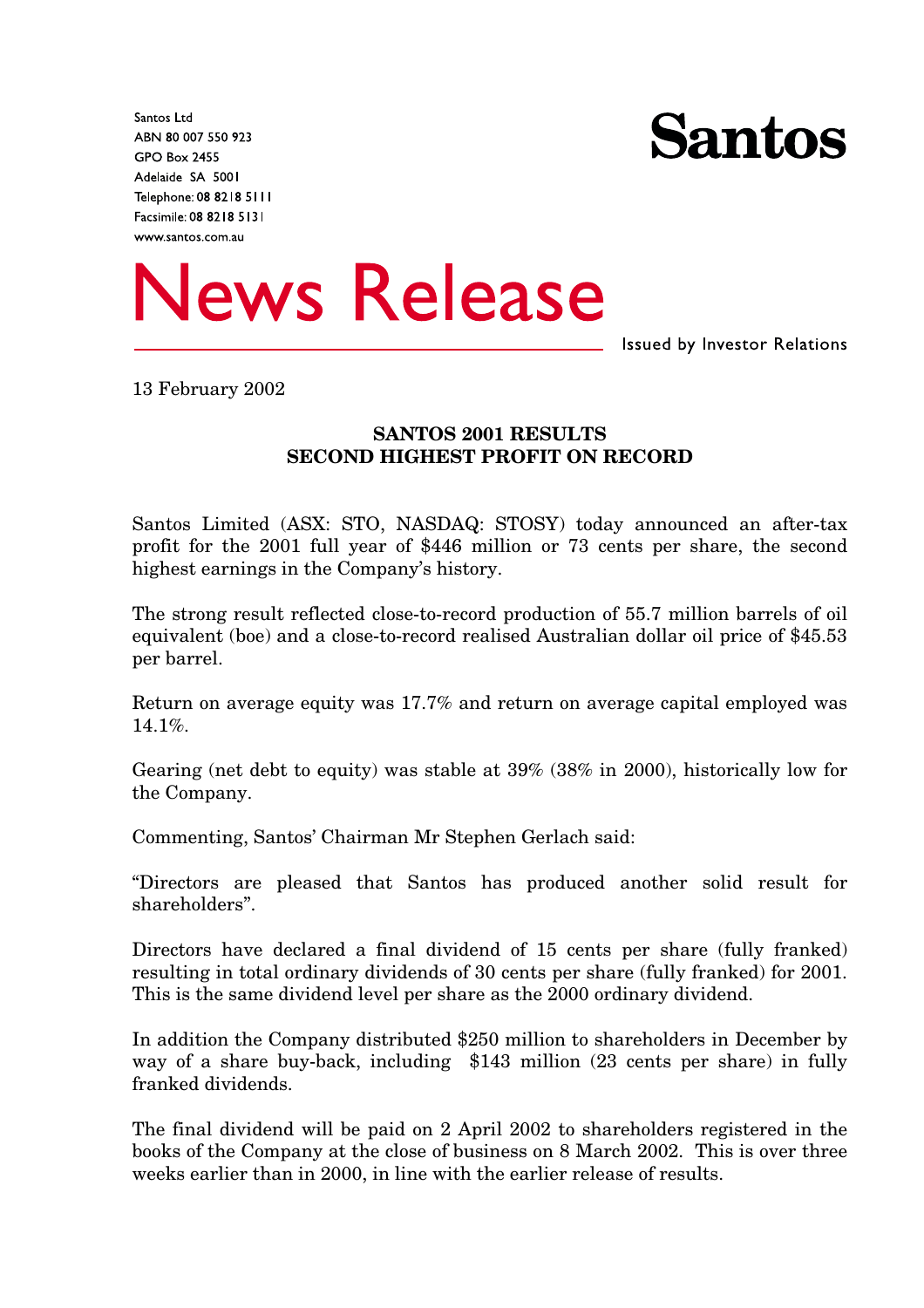Commenting on the results the Managing Director of Santos, Mr John Ellice-Flint said:

"2001 has been a pivotal year for Santos. We have, simultaneously, been able to effect significant structural change for the Company and to deliver another set of robust results.

For two years running Santos' profits have been more than twice previous peaks. While the expected decline in oil prices has now occurred, two years of excellent profits and historically low gearing provide a strong foundation for the future.

At the same time, over the last twelve months we have been actively transforming the Company for growth in a lower oil-price environment. We have a clear strategy, rigorously defined reserves, a new organisation structure based on our major profit drivers, a strong management team and a program to raise productivity and optimise costs.

Critically for the future, exploration performance has improved. In 2001, an estimated mean resource of 67 mmboe was discovered, approximately twice the amount discovered in the previous year. This is the Company's best result for many years.

We have also provided immediate value to our shareholders through capital management. We bought back 6.5% of our shares, distributing \$250 million of cash to shareholders, \$143 million of which was treated as fully franked dividends for Australian tax purposes. We also issued \$350 million of fully franked convertible preference shares. Both the buy-back and preference share issue were heavily over-subscribed.

All of these initiatives will provide benefits in the years ahead.

Looking ahead to 2002, our target is to increase production by around 3%, as well as to make substantial progress towards achieving the other strategic targets we have set. The final financial results will, of course, be heavily dependent on oil prices and exchange rates.

We are also planning an exploration and appraisal program of approximately \$160 million (\$151 million in 2001) with the aim of delivering around twice the mean resource of 67 mmboe discovered in 2001. If successful this would make a significant contribution towards reserve replacement".

For further information contact:

Graeme Bethune – General Manager, Finance and Investor Relations on 08 8218 5157 or 0419 828 617.

The Analyst Presentation on the Results will be available from 13 February on the Santos website www.santos.com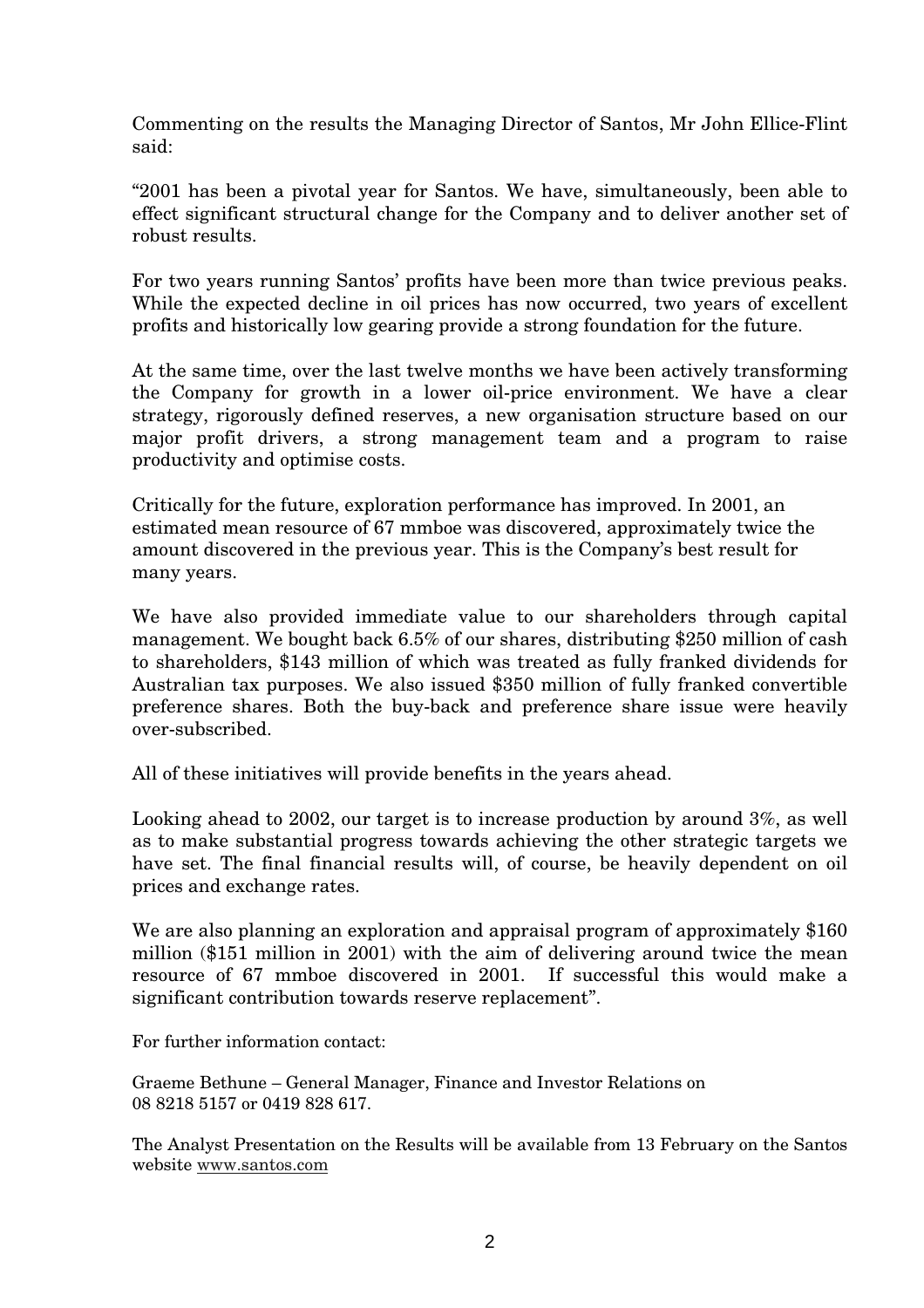## **SANTOS 2001 FULL YEAR RESULTS**

|                                                              | <b>Full Year</b>         | <b>Full Year</b>         | % Increase |
|--------------------------------------------------------------|--------------------------|--------------------------|------------|
|                                                              | <b>Ended</b><br>31/12/01 | <b>Ended</b><br>31/12/00 | (Decrease) |
| <b>FINANCIAL PERFORMANCE</b> (\$ million)                    |                          |                          |            |
| Product sales                                                | 1,459.7                  | 1,497.1                  | (2.5)      |
| Cost of sales                                                | (798.1)                  | (697.2)                  | 14.5       |
| Gross profit                                                 | 661.6                    | 799.9                    | (17.3)     |
| Other revenue from ordinary activities                       |                          |                          |            |
| Proceeds from sale of non current assets                     | 22.2                     | 9.7                      | 128.9      |
| Proceeds from sale of associated company                     |                          | 325.5                    |            |
| Other                                                        | 79.9                     | 49.4                     | 61.7       |
| Book value of non current assets sold                        | (21.8)                   | (9.8)                    | 122.4      |
| Book value of associated company sold                        |                          | (295.7)                  |            |
| Share of net loss of associated company                      |                          | (18.7)                   |            |
| Write-down of exploration expenditure                        | (3.8)                    | (9.7)                    | (60.8)     |
| Selling, general and administrative expenses                 | (46.2)                   | (38.9)                   | 18.8       |
| Borrowing costs                                              | (64.3)                   | (85.8)                   | (25.1)     |
| Profit from ordinary activities before income<br>tax expense | 627.6                    | 725.9                    | (13.5)     |
| Income tax expense relating to ordinary activities           | (181.7)                  | (239.1)                  | (24.0)     |
| Net profit after income tax attributable to<br>shareholders  | 445.9                    | 486.8                    | (8.4)      |
| Basic earnings per share (cents)                             | 72.8                     | 80.0                     | (9.0)      |
| Ordinary dividend per share (cents fully<br>franked)         | 30                       | 30                       |            |
| <b>CASH FLOW</b> (\$ million)                                |                          |                          |            |
| Net cash provided by operating activities                    | 692.1                    | 1,023.0                  | (32.3)     |
| - per share (cents)                                          | 113.0                    | 168.2                    | (32.7)     |
| <b>FINANCIAL POSITION</b> (\$ million)                       |                          |                          |            |
| Total shareholders' equity                                   | 2,726.6                  | 2,310.9                  | 18.0       |
| <b>Total assets</b>                                          | 5,048.7                  | 4,659.8                  | 8.3        |
| Net debt                                                     | 1,060.8                  | 866.6                    | 22.4       |
| <b>CAPITAL EXPENDITURE</b>                                   |                          |                          |            |
| <b>Exploration expenditure</b>                               | 150.8                    | 100.1                    | 50.6       |
| <b>Development expenditure</b><br>(incl. plant & equip)      | 509.4                    | 340.6                    | 49.6       |
| <b>RATIOS</b>                                                |                          |                          |            |
| Net debt/equity (%)                                          | 38.9                     | 37.5                     | N/a        |
| Net interest cover (times)                                   | 9.7                      | 9.1                      | N/a        |
| Return on average shareholders' equity $(\%)$                | 17.7                     | 22.3                     | N/a        |
| Return on average capital employed (%)                       | 14.1                     | 16.7                     | N/a        |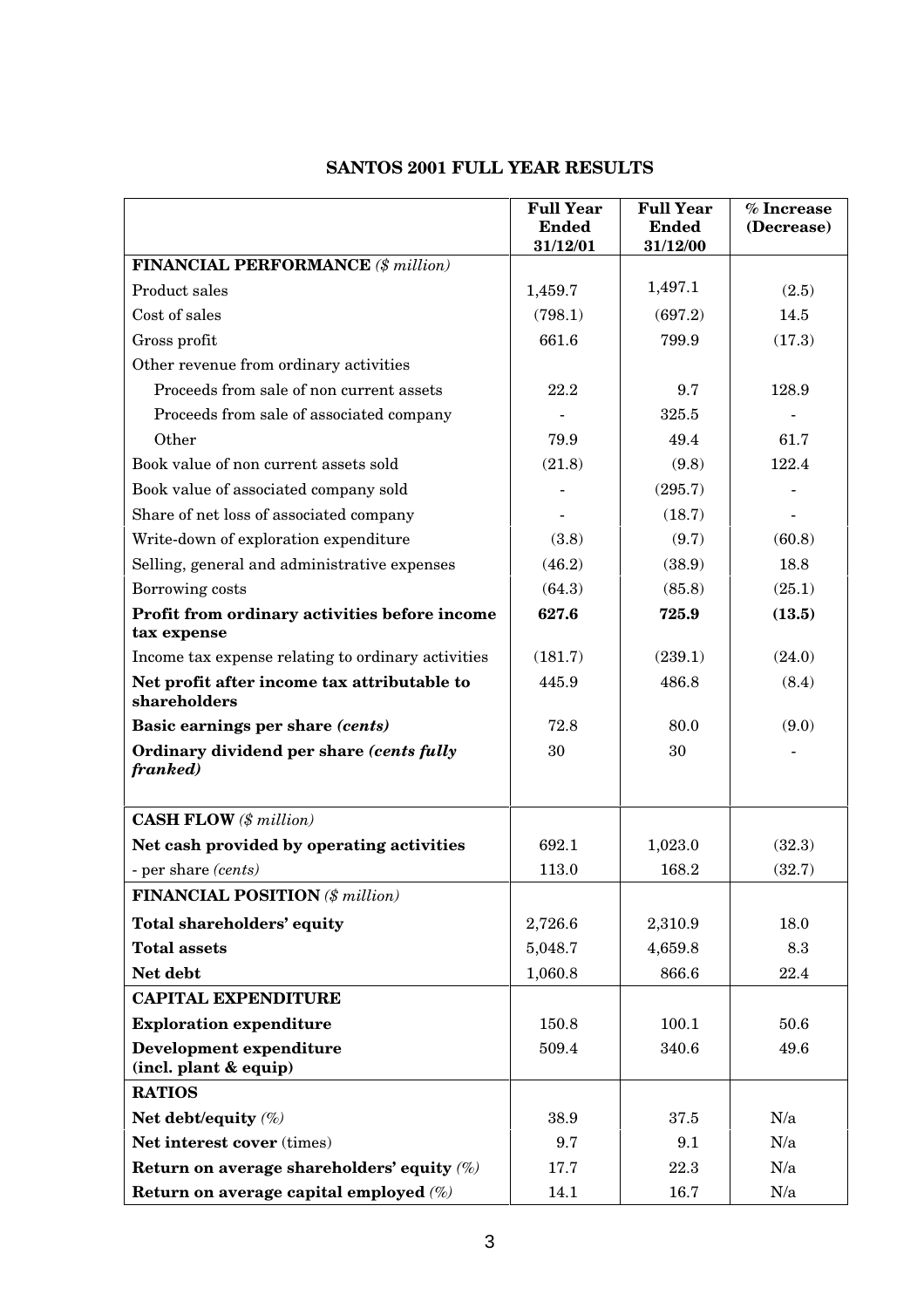### **2001 FINANCIAL PERFORMANCE**

### **Sales Volume**

2001 sales volume fell slightly to 55.1 mmboe, from 55.7 mmboe, primarily due to lower crude oil production.

### **Product Sales**

Product sales revenue was \$1,460 million (\$1,497 million in 2000) reflecting sales volumes and average prices slightly below 2000 levels.

### **Cost of Sales**

Operating costs increased by 7% primarily due to the cost of workovers for the Stag oil field, the start of production from the Legendre oil field and costs relating to the Moomba Pumping Station Incident in June.

Depletion increased to \$277.1 million (\$204.4 million in 2000), reflecting primarily the reserves revision (approximately \$40 million) and higher estimated future development costs (approximately \$30 million).

### **Other Revenue**

Other revenue from ordinary activities increased by \$28.8 million, primarily due to the proceeds from insurance recoveries accrued relating to the Moomba Pumping Station Incident.

### **Borrowing Costs**

Net interest expense decreased by 30% to \$53.4 million principally due to lower average debt and lower interest rates during the financial year.

### **Income Tax**

Income tax on operating profit declined to \$181.7 million (\$239.1 million in 2000) due to the lower operating profit before tax and the reduction in the company tax rate to 30%.

### **Net Profit After Income Tax Attributable To Shareholders**

A net operating profit after tax of \$446 million was achieved, with earnings per share of 73 cents.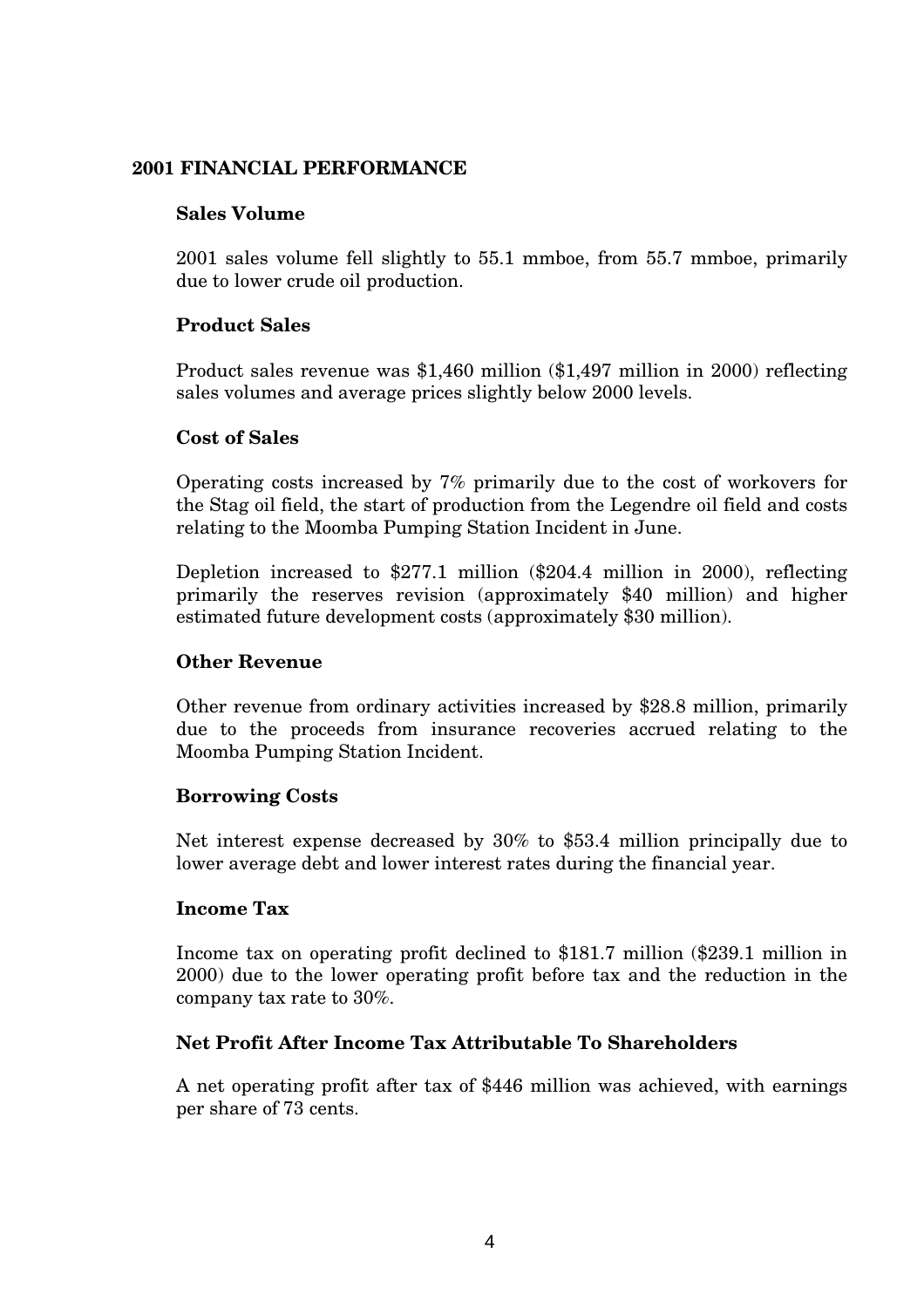### **Profit Sensitivities**

Santos is exposed to movements in the oil price, exchange rates and interest rates. In 2002 a US\$1 movement in the oil price will effect Net Profit After Tax by A\$23 million and either a 1 cent change in the US dollar exchange rate or a 1% change in interest rates will effect NPAT by A\$6 million.

### **CASH FLOW AND FINANCIAL POSITION**

Cash flow from operations declined to \$692 million (\$1,023 million in 2000) largely due to the timing of income tax payments, together with higher royalties, PRRT and GST payments. Operating cash flow per share was \$1.13 per share compared with \$1.68 in 2000.

Dividends of \$246 million (2000 - \$182.1 million) were paid to shareholders.

The net debt to equity ratio at year end was 39% (38% in 2000).

### **CAPITAL EXPENDITURE**

#### **Acquisitions**

In July, the Santos Group acquired a 40% interest in the 6.6 trillion cubic feet Evans Shoal gas field through the acquisition of Natural Gas Australia.

In November, the Santos Group acquired an additional 33% working interest in the Runnels Gas Unit and other associated interests in the United States.

### **Exploration**

During 2001 Santos drilled 50 wells for a total expenditure of A\$151 million (A\$100 million in 2000).

Discoveries were made in most operational areas including Offshore Australia (Corowa-1), East Java (Oyong field), the Frio trend in South Texas (Henderson-1) and the Wellington and Crowsnest discoveries in the Cooper Basin. Multi-well drilling campaigns in the Cooper and Otway Basins were successful in terms of discovery rates and reducing drilling costs.

The exploration program achieved an overall success rate of 52%, proving up Proved and Probable reserves of 26 million boe and establishing a mean resource of 67 mmboe. This is the best result for many years. These resources will be subject to further appraisal activity during the coming year.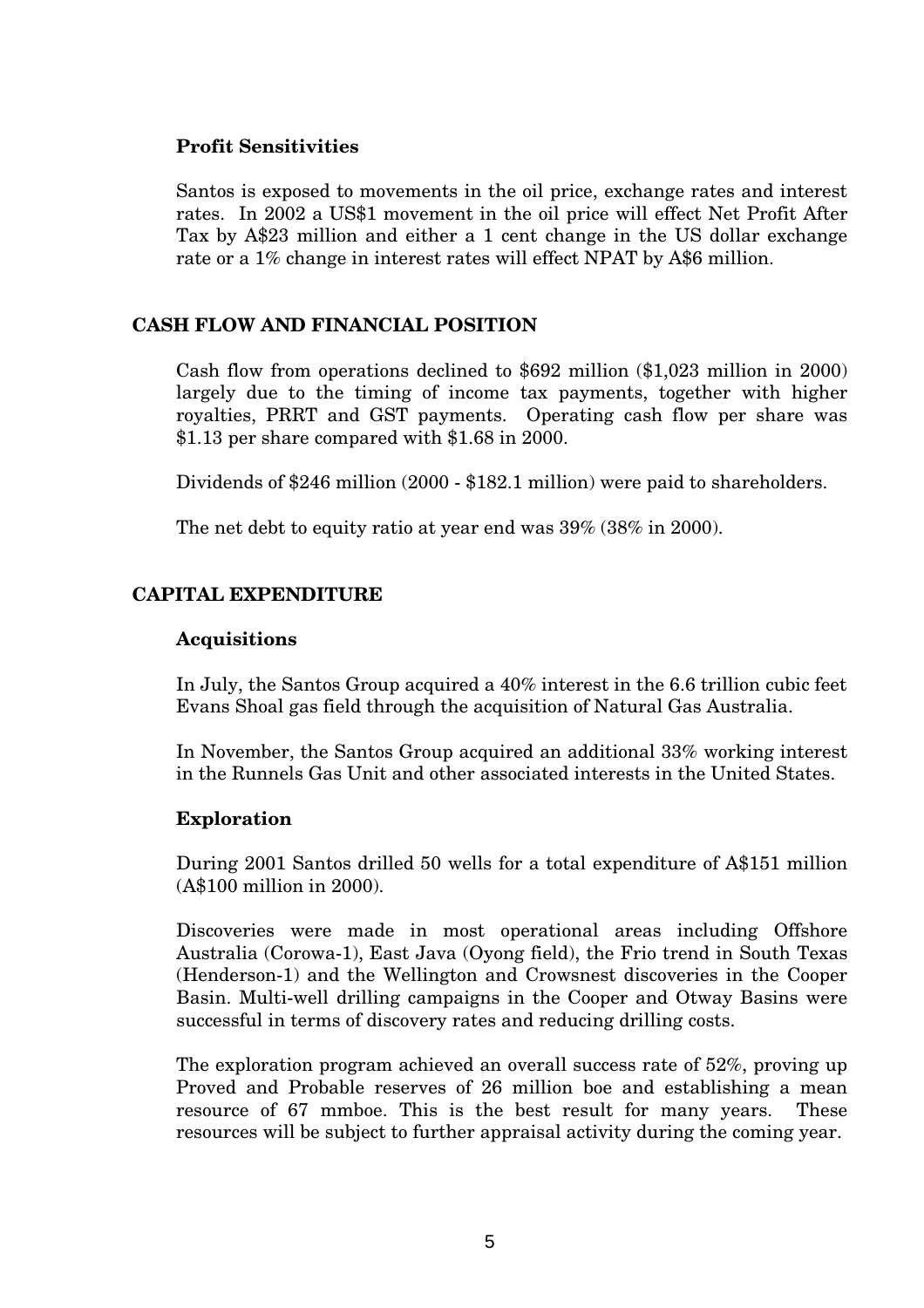### **Development**

Development spending increased to \$509 million in 2001. This reflected completion of development of the Legendre oil field, further progress on the Bayu Undan liquids project and ongoing development in the Cooper Basin.

Total 2002 development expenditure is forecast to be approximately \$560 million, reflecting, in particular, increased spending on development of Bayu Undan, information technology, and Cooper Basin and other onshore fixed assets.

### **RESERVES**

Santos completed an in-depth reserves review during 2001, enabling the Company for the first time to classify reserves as Proved (1P) (316 mmboe at end 2001), Proved and Probable (2P) (724 mmboe), Proved, Probable and Possible (3P) (1,478 mmboe) and to identify Contingent Resources (1,190 mmboe).

The review was carried out in line with international reporting standards (Society of Petroleum Engineers).

| <b>PROVED AND PROBABLE HYDROCARBON RESERVES</b>                                                                                                                         |        |       |       |          |        |  |  |
|-------------------------------------------------------------------------------------------------------------------------------------------------------------------------|--------|-------|-------|----------|--------|--|--|
| Sales Gas (incl.<br><b>Crude Oil</b><br>Condensate<br><b>LPG</b><br>Total<br>Ethane) (PJ)<br><b>Million barrels</b><br><b>Million barrels</b><br>('000 tonnes)<br>mmboe |        |       |       |          |        |  |  |
| Estimated reserves at 31/12/00                                                                                                                                          | 4084   | 97    | -81   | 5505     | 921    |  |  |
| 001 Production                                                                                                                                                          | $-219$ | $-13$ | -3    | $-258$   | -56    |  |  |
| 001 Revisions                                                                                                                                                           | $-859$ | 4     | $-17$ | $-1011$  | $-169$ |  |  |
| 001 Exploration Additions                                                                                                                                               | 94     |       |       | 52       | 19     |  |  |
| ppraisal existing fields                                                                                                                                                | 29     |       |       | 92       |        |  |  |
| cquisitions/Divestments                                                                                                                                                 | 12     | ი     | 0     | $\Omega$ | 2      |  |  |
| stimated Reserves at 31/12/01                                                                                                                                           | 3142   | 88    | 62    | 4379     | 724    |  |  |

The acquisition during the year of a 40% interest in Evans Shoal in Northern Australia added 452 mmboe of Contingent Resources.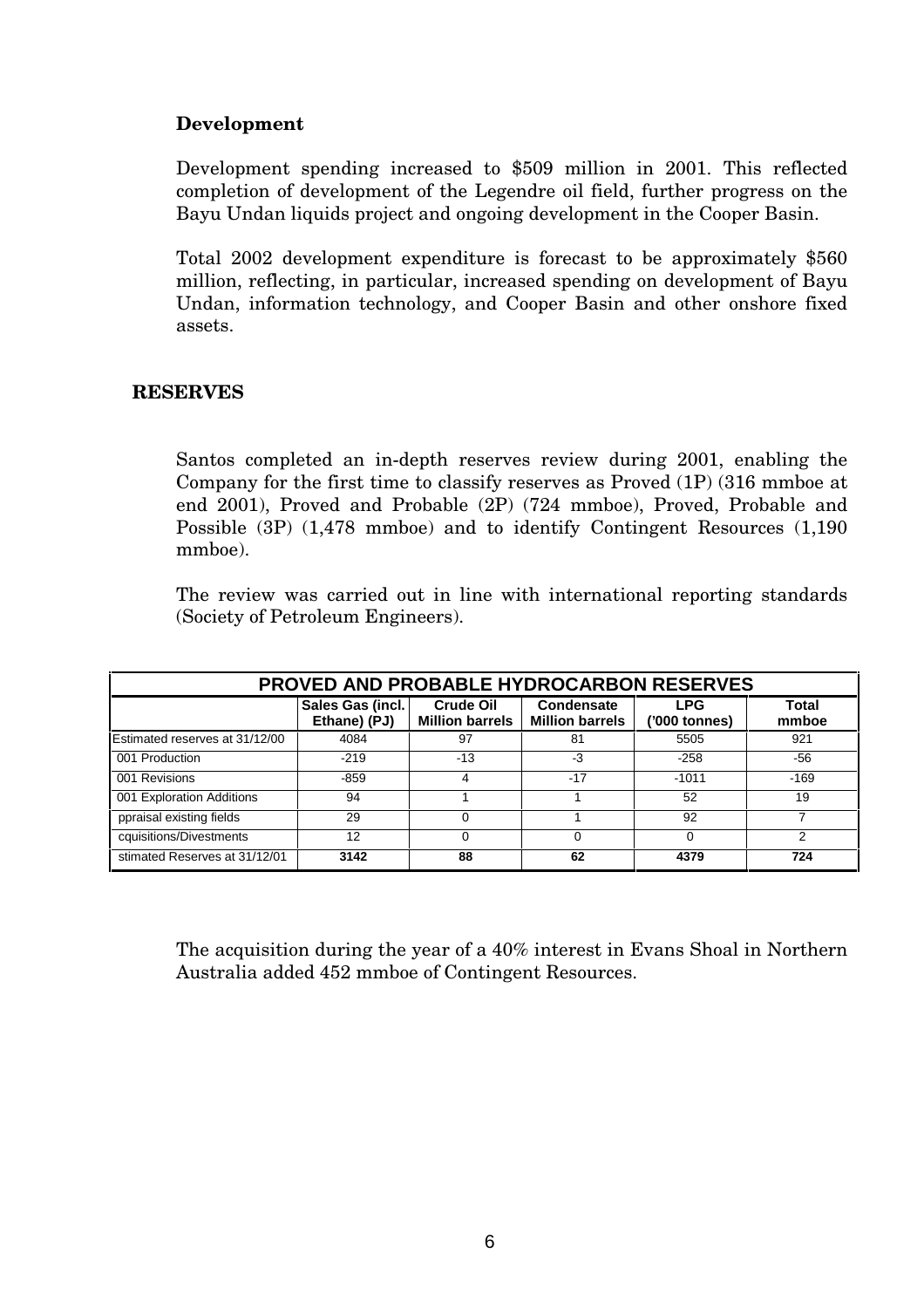### **BUSINESS REORGANISATION**

In December Santos announced a new organisation structure for the Company, based around the three drivers of shareholder value in the oil and gas business: Volume, Growth and Service Quality/Costs. The structure also clearly reflects the geology of the Company's interests and the location of its customers.

The Volume stream includes Central Australia, Northern Australia and Western Australia business units. For the first time one business unit will manage all Cooper Basin activities. The Northern Australia Business Unit will be responsible for all Queensland and Northern Territory operations, including Timor Sea gas, and the Western Australia Business Unit for all Western Australia offshore operations and Timor Sea oil.

The Growth stream includes the United States, Southern Australia and Asia. The United States Business Unit will be responsible for all US operations. The Southern Australia Business Unit will be responsible for all Victorian operations. The Asia Business Unit will be responsible for all Indonesian and PNG operations.

The Service Quality/Costs stream is focussed on all group-wide shared services and is responsible for Human Resources, Shared Services, Information Technology, Environment and Safety and Corporate and Government Affairs.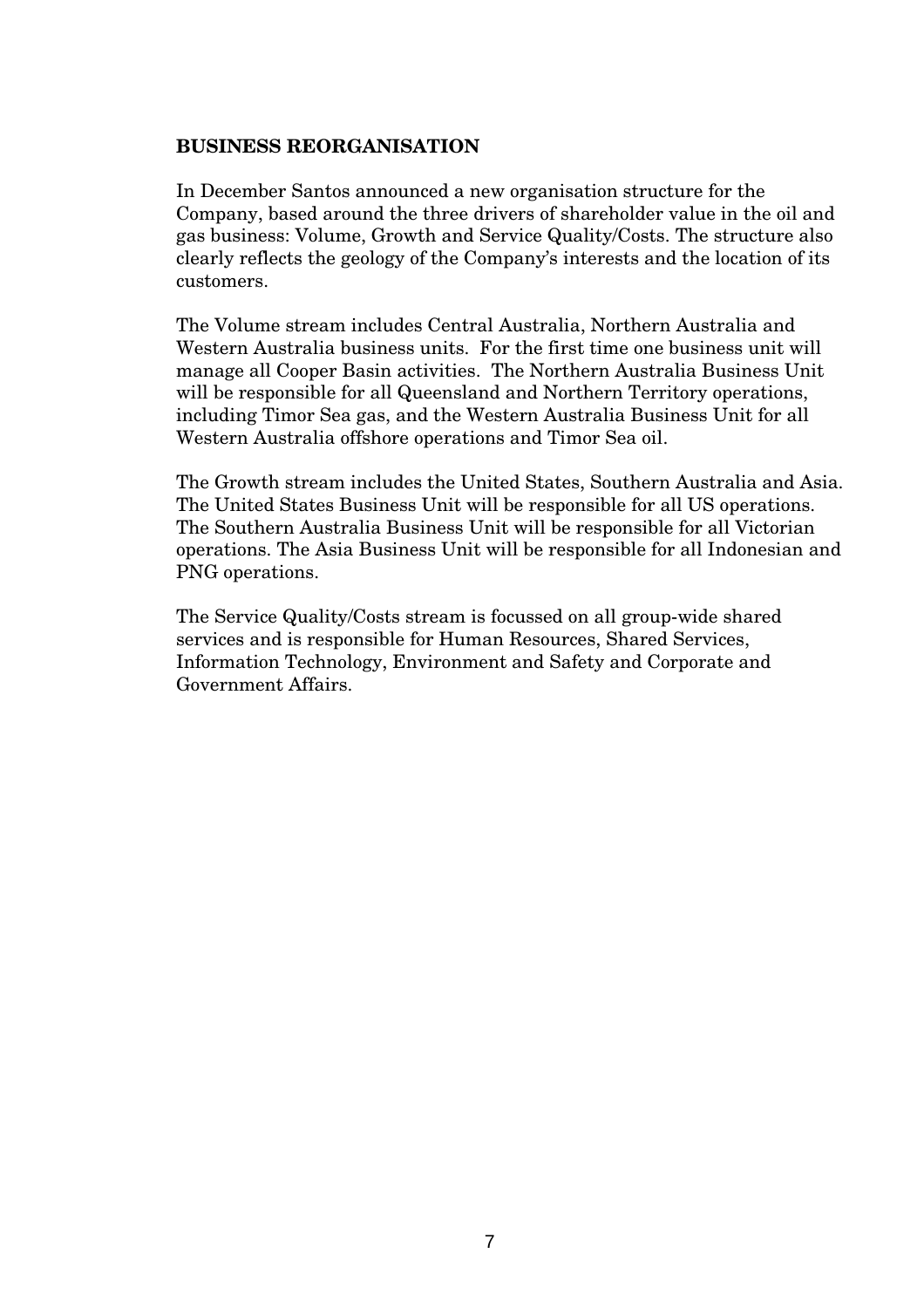# **Preliminary Final Report**

| Name of entity |                       |                             |                                         |
|----------------|-----------------------|-----------------------------|-----------------------------------------|
|                |                       | <b>SANTOS LTD</b>           |                                         |
| <b>ABN</b>     | Half yearly<br>(tick) | Preliminary<br>final (tick) | Financial year ended ('current period') |

80 007 550 923 | | | | | | | | 31 December 2001

**For announcement to the market**

|                                                                                                                                                                                           |                     |                                           |              |    | \$A million                               |
|-------------------------------------------------------------------------------------------------------------------------------------------------------------------------------------------|---------------------|-------------------------------------------|--------------|----|-------------------------------------------|
| Product sales revenue (item 1.24)                                                                                                                                                         |                     | Down                                      | 2.5%         | to | 1,459.7                                   |
| Revenues from ordinary activities (item 1.1)                                                                                                                                              |                     | Down                                      | 17.0%        | to | 1,561.8                                   |
| Profit from ordinary activities after tax (before amortisation<br>of goodwill) attributable to members (item 1.20)                                                                        |                     | Down                                      | 8.2%         | to | 454.9                                     |
| Profit from ordinary activities after tax attributable to<br>members (item 1.23)                                                                                                          |                     | Down                                      | 8.4%         | to | 445.9                                     |
| Profit from extraordinary items after tax attributable to<br>members ( <i>item</i> $2.5(d)$ )                                                                                             |                     |                                           |              |    | Nil                                       |
| Net profit for the period attributable to members <i>(item 1.11)</i>                                                                                                                      |                     | Down                                      | 8.4%         | to | 445.9                                     |
| Exploration and development expenditure incurred:<br>- non-producing areas (item 5.2)<br>- producing areas (item 6.2)                                                                     |                     |                                           |              |    | 81.1<br>320.4                             |
| Total exploration and development expenditure incurred                                                                                                                                    |                     | Up                                        | 39.8%        | to | 401.5                                     |
| Exploration and development expenditure written off:<br>- non-producing areas (item 5.3)<br>- producing areas (item 6.4)                                                                  |                     |                                           |              |    | 3.8                                       |
| Total exploration and development expenditure written off                                                                                                                                 |                     |                                           |              |    | 3.8                                       |
| <b>Dividends</b>                                                                                                                                                                          | Amount per security | Franked amount per<br>security at 30% tax |              |    | Franked amount per<br>security at 34% tax |
| Total final dividend (item 15.4)                                                                                                                                                          | 15.0¢               | 15.0¢                                     |              |    | N/A                                       |
| Previous corresponding period<br>Final dividend - ordinary                                                                                                                                | 15.0¢               | N/A                                       |              |    | 15.0¢                                     |
| Final dividend - special                                                                                                                                                                  | 10.0¢               | N/A                                       |              |    | 10.0¢                                     |
| Total final dividend (item 15.5)                                                                                                                                                          | 25.0¢               | N/A                                       |              |    | 25.0¢                                     |
| Record date for determining entitlements to the<br>dividend (item 15.2)                                                                                                                   |                     |                                           | 8 March 2002 |    |                                           |
| Brief explanation of any of the figures reported above (see Note 1) and short details of any bonus<br>or cash issue or other item(s) of importance not previously released to the market: |                     |                                           |              |    |                                           |
| None                                                                                                                                                                                      |                     |                                           |              |    |                                           |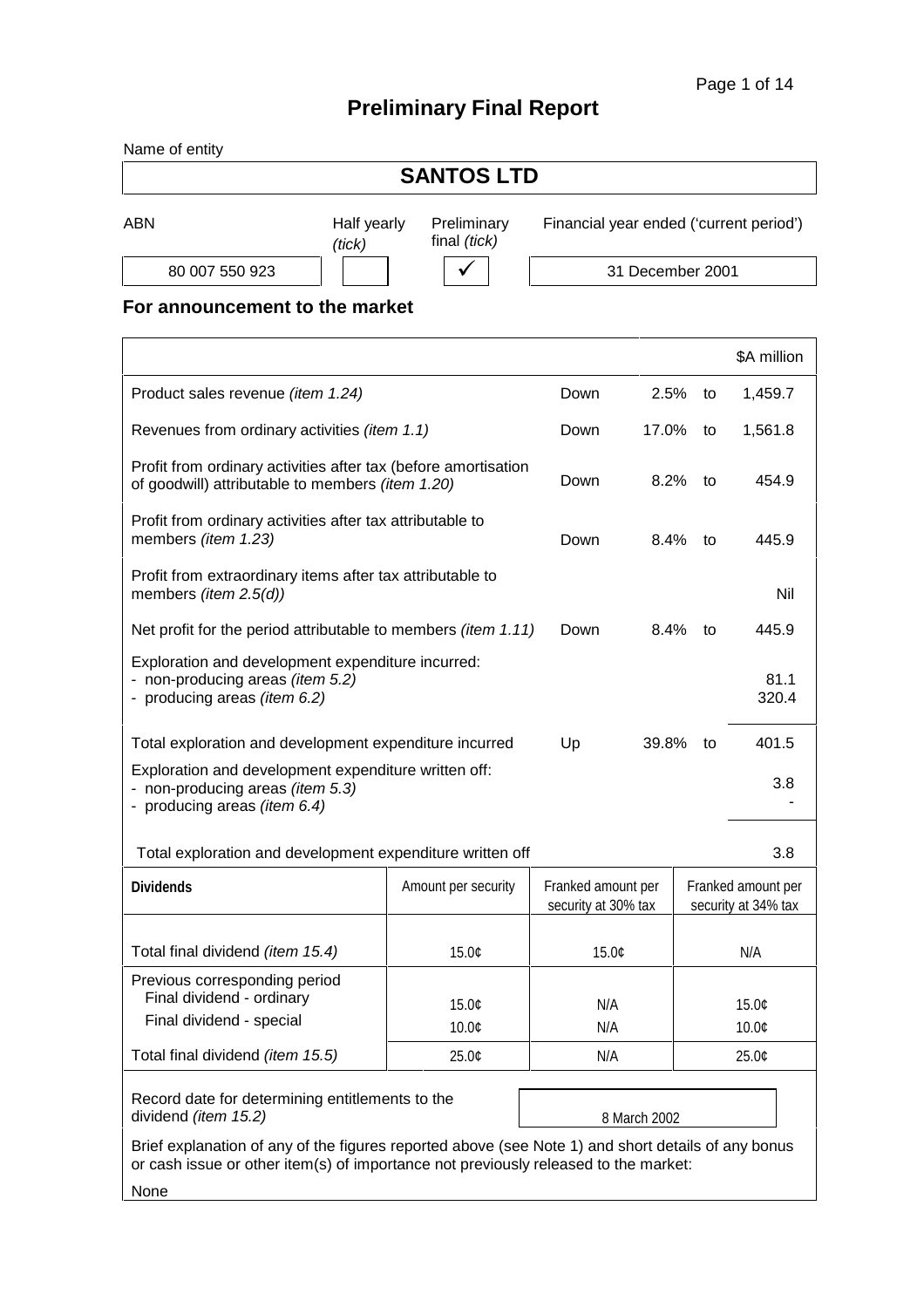$\overline{\phantom{0}}$ 

# **Consolidated statement of financial performance**

|      |                                                         |                | Previous      |
|------|---------------------------------------------------------|----------------|---------------|
|      |                                                         |                | corresponding |
|      |                                                         | Current period | period        |
|      |                                                         | \$A million    | \$A million   |
| 1.1  | Revenue from ordinary activities (items                 |                |               |
|      | $1.24 + 1.25 + 1.26$                                    | 1,561.8        | 1,881.7       |
| 1.2  | Expenses from ordinary activities (item 1.27)           | (869.9)        | (1,051.3)     |
| 1.3  | Borrowing costs                                         | (64.3)         | (85.8)        |
| 1.4  | Share of net loss of associates and joint               |                |               |
|      | venture entities (item 16.7)                            |                | (18.7)        |
|      |                                                         |                |               |
| 1.5  | Profit from ordinary activities before tax              | 627.6          | 725.9         |
| 1.6  | Income tax on ordinary activities                       | (181.7)        | (239.1)       |
| 1.7  | Profit from ordinary activities after tax               | 445.9          | 486.8         |
| 1.8  | Profit from extraordinary items after tax ( <i>item</i> |                |               |
|      | (2.5)                                                   |                |               |
| 1.9  | <b>Net Profit</b>                                       | 445.9          | 486.8         |
| 1.10 | Net profit attributable to outside equity interests     |                |               |
| 1.11 | Net profit for the period attributable to               |                |               |

### **Consolidated retained profits**

|      |                                                       |                               | <b>Previous</b><br>corresponding |
|------|-------------------------------------------------------|-------------------------------|----------------------------------|
|      |                                                       | Current period<br>\$A million | period<br>\$A million            |
|      |                                                       |                               |                                  |
| 1.12 | Retained profits at beginning of the financial        |                               |                                  |
|      | period                                                | 738.1                         | 495.2                            |
| 1.13 | Net profit attributable to members <i>(item 1.11)</i> | 445.9                         | 486.8                            |
| 1.14 | Net transfers from (to) reserves <i>(items 1.35)</i>  |                               |                                  |
| 1.15 | Net effect of changes in accounting policies          |                               |                                  |
|      | Off market buy-back of shares                         | (143.4)                       |                                  |
| 1.16 | Dividends and other equity distributions paid or      |                               |                                  |
|      | payable                                               | (179.9)                       | (243.9)                          |
| 1.17 | Retained profits at end of financial period           | 860.7                         | 738.1                            |

## **Profit restated to exclude amortisation of goodwill**

|      |                                                                                                                         | Current period<br>\$A million | Previous<br>corresponding<br>period<br>\$A million |
|------|-------------------------------------------------------------------------------------------------------------------------|-------------------------------|----------------------------------------------------|
| 1.18 | Profit from ordinary activities after tax before<br>outside equity interests (item 1.7) and<br>amortisation of goodwill | 454.9                         | 495.8                                              |
| 1.19 | Less outside equity interests                                                                                           |                               |                                                    |
| 1.20 | Profit from ordinary activities after tax<br>(before amortisation of goodwill)<br>attributable to members               | 454.9                         | 495.8                                              |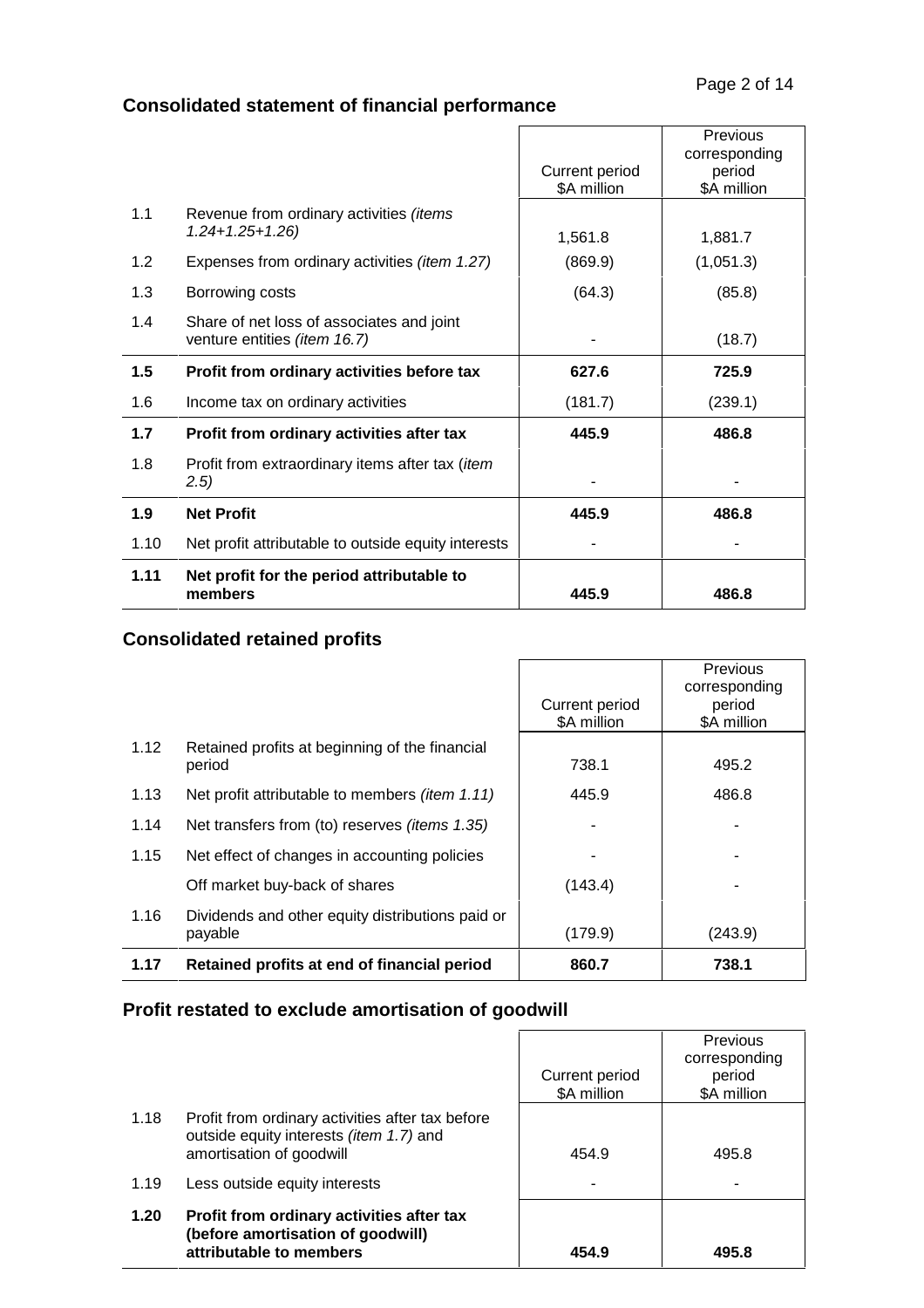# **Profit from ordinary activities attributable to members**

| 1.23 | Profit from ordinary activities after tax<br>attributable to members | 445.9                         | 486.8                                                     |
|------|----------------------------------------------------------------------|-------------------------------|-----------------------------------------------------------|
| 1.22 | Less outside equity interests                                        | -                             | -                                                         |
| 1.21 | Profit from ordinary activities after tax (item<br>1.7)              | 445.9                         | 486.8                                                     |
|      |                                                                      | Current period<br>\$A million | <b>Previous</b><br>corresponding<br>period<br>\$A million |

 $\overline{1}$ 

# **Revenue and expenses from ordinary activities**

|      |                                                                                          | Current period<br>\$A million | Previous<br>corresponding<br>period<br>\$A million |
|------|------------------------------------------------------------------------------------------|-------------------------------|----------------------------------------------------|
| 1.24 | Sales revenue                                                                            | 1,459.7                       | 1,497.1                                            |
| 1.25 | Interest revenue                                                                         | 10.9                          | 9.4                                                |
| 1.26 | Other revenue                                                                            |                               |                                                    |
|      | - overriding royalties                                                                   | 18.0                          | 16.5                                               |
|      | - equipment rentals, pipeline tariffs and other                                          | 21.1                          | 22.1                                               |
|      | - dividends                                                                              | 3.1                           | 1.4                                                |
|      | - proceeds from insurance recovery                                                       | 26.8                          |                                                    |
|      | - proceeds from sale of non-current assets                                               | 22.2                          | 9.7                                                |
|      | - proceeds from sale of associated company                                               |                               | 325.5                                              |
| 1.27 | Details of expenses                                                                      |                               |                                                    |
|      | Cost of sales                                                                            | (798.1)                       | (697.2)                                            |
|      | Selling, general and administrative expenses                                             | (46.2)                        | (38.9)                                             |
|      | Book value of associated company sold                                                    |                               | (295.7)                                            |
|      | Book value of non-current assets sold                                                    | (21.8)                        | (9.8)                                              |
|      | Write-down of exploration expenditure                                                    | (3.8)                         | (9.7)                                              |
| 1.28 | Other specific relevant                                                                  |                               |                                                    |
| 1.29 | Depreciation and amortisation excluding<br>amortisation of intangible (item 2.3)         | (399.9)                       | (323.5)                                            |
| 1.30 | Interest costs capitalised in asset values                                               | (17.1)                        | (12.3)                                             |
| 1.31 | Outlays capitalised in intangibles (unless<br>arising from an acquisition of a business) |                               |                                                    |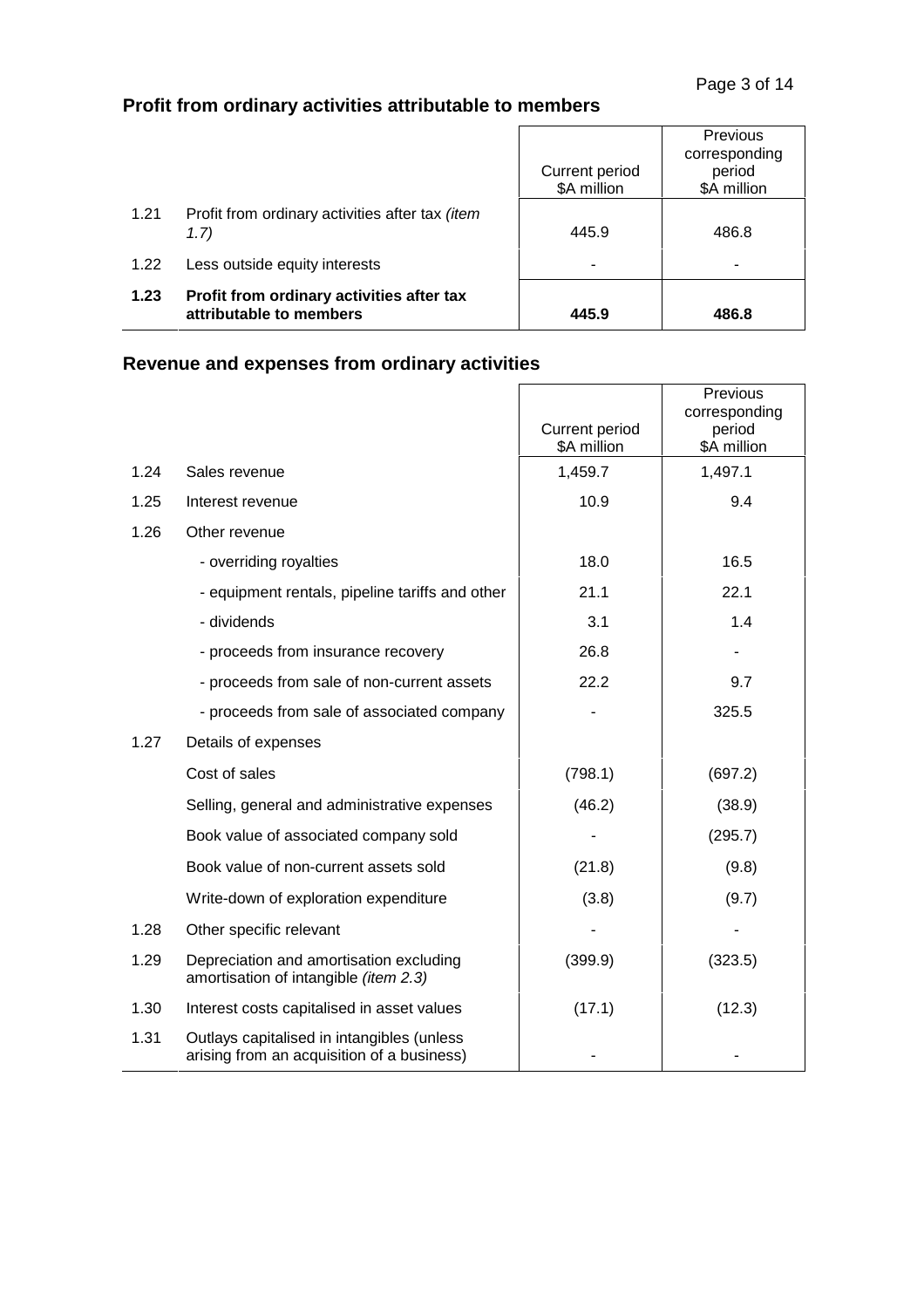### **Transfers from and to reserves**

|      |                                                                                         | Current period<br>\$A million | <b>Previous</b><br>corresponding<br>period<br>\$A million |
|------|-----------------------------------------------------------------------------------------|-------------------------------|-----------------------------------------------------------|
| 1.32 | Increase (decrease) in asset revaluation<br>reserve recognised in equity for the period |                               |                                                           |
| 1.33 | Net exchange difference on translation                                                  |                               |                                                           |
| 1.34 | Other reserves                                                                          |                               |                                                           |
| 1.35 | Total Net Transfer from (to) reserves ( <i>item</i><br>1.14)                            |                               |                                                           |

# **Intangible and extraordinary items**

|                  |                                      | Consolidated - current period |                 |                 |                 |
|------------------|--------------------------------------|-------------------------------|-----------------|-----------------|-----------------|
|                  |                                      |                               |                 | Related         | Amount          |
|                  |                                      |                               |                 | outside         | (after tax)     |
|                  |                                      |                               |                 | equity          | attributable    |
|                  |                                      | Before tax                    | Related tax     | interests       | to members      |
|                  |                                      | \$A million (a)               | \$A million (b) | \$A million (c) | \$A million (d) |
| 2.1              | Amortisation of goodwill             | 9.0                           |                 |                 | 9.0             |
| $2.2^{\circ}$    | Amortisation of other<br>intangibles |                               |                 |                 |                 |
| 2.3              | <b>Total amortisation of</b>         |                               |                 |                 |                 |
|                  | intangibles                          | 9.0                           |                 |                 | 9.0             |
| 2.4              | Extraordinary items                  |                               |                 |                 |                 |
| $2.5\phantom{0}$ | <b>Total extraordinary items</b>     |                               |                 |                 |                 |

# **Comparison of half year profits**

|     |                                                                                                         | Current year<br>\$A million | Previous year<br>\$A million |
|-----|---------------------------------------------------------------------------------------------------------|-----------------------------|------------------------------|
| 3.1 | Consolidated profit from ordinary activities after<br>tax attributable to members reported for the 1st  |                             |                              |
|     | half year                                                                                               | 251.5                       | 207.0                        |
| 3.2 | Consolidated profit from ordinary activities after<br>tax attributable to members for the 2nd half year | 194.4                       | 279.8                        |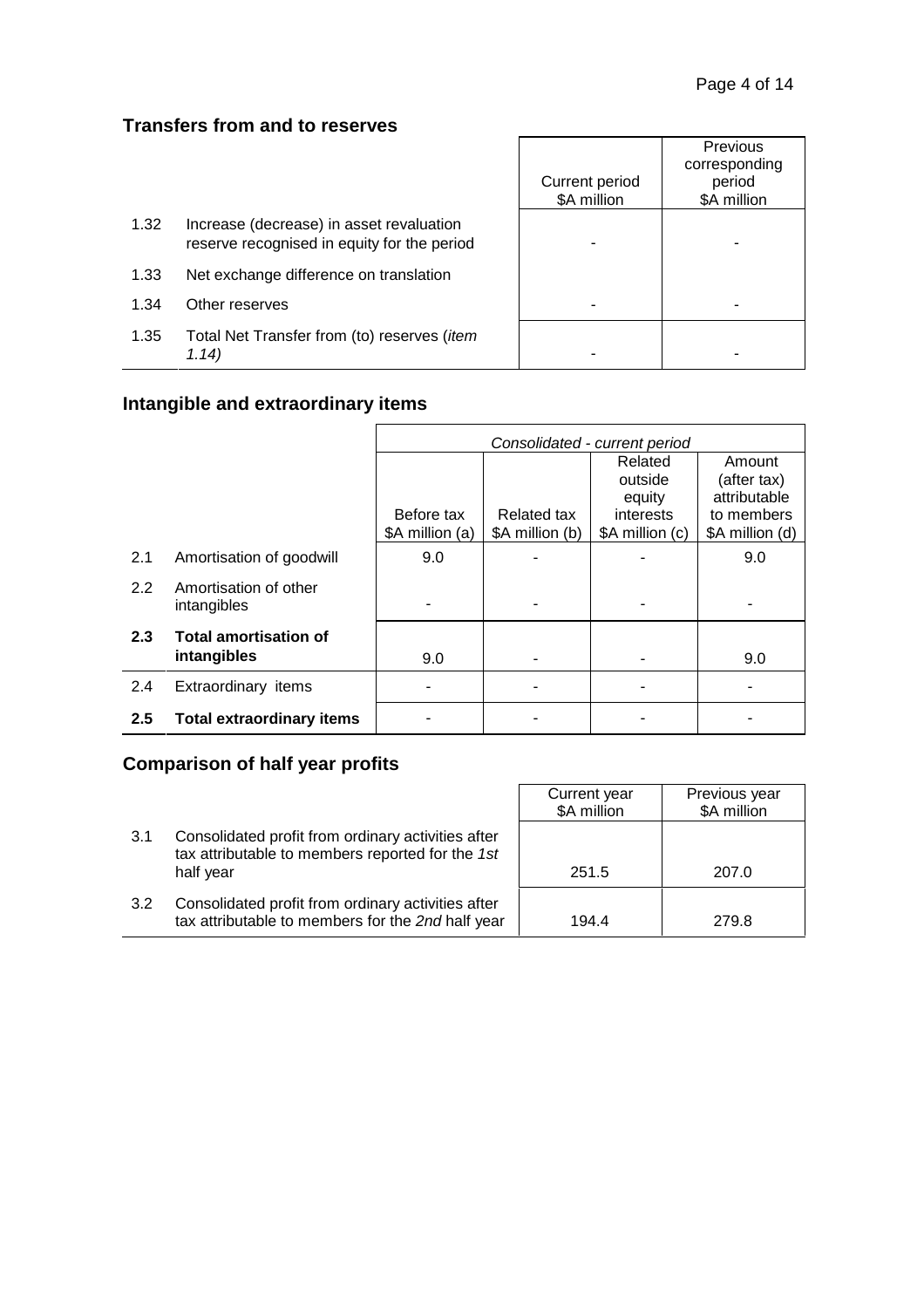# **Consolidated statement of financial position**

|              |                                                     | At end of             | As shown in           | As in last            |
|--------------|-----------------------------------------------------|-----------------------|-----------------------|-----------------------|
|              |                                                     | current               | last annual           | half yearly           |
|              |                                                     | period<br>\$A million | report<br>\$A million | report<br>\$A million |
|              | <b>Current assets</b>                               |                       |                       |                       |
| 4.1          | Cash                                                | 106.3                 | 182.5                 | 129.7                 |
| 4.2          | Receivables                                         | 274.7                 | 234.7                 | 229.4                 |
| 4.3          | Investments                                         |                       |                       |                       |
| 4.4          | Inventories                                         | 110.5                 | 98.8                  | 101.6                 |
|              |                                                     |                       |                       |                       |
| 4.5          | Tax assets                                          | 30.9                  | 20.8                  | 25.7                  |
| 4.6          | Other                                               |                       |                       |                       |
| 4.7          | <b>Total current assets</b>                         | 522.4                 | 536.8                 | 486.4                 |
|              | <b>Non-current assets</b>                           |                       |                       |                       |
| 4.8          | Receivables                                         |                       |                       | 48.3                  |
| 4.9          | Investments (equity accounted)                      |                       |                       |                       |
| 4.10<br>4.11 | Other investments<br>Inventories                    | 35.0                  | 33.8                  | 35.6                  |
| 4.12         | development<br>Exploration<br>and<br>expenditure    |                       |                       |                       |
|              | capitalised in areas in the exploration and         |                       |                       |                       |
|              | development stage                                   | 446.1                 | 302.6                 | 330.9                 |
| 4.13         | development<br>Exploration<br>and<br>expenditure    |                       |                       |                       |
|              | capitalised in areas in which production has        |                       |                       |                       |
|              | commenced (net)                                     | 2,426.0               | 2,321.1               | 2,371.4               |
| 4.14<br>4.15 | Land and buildings, plant and equipment (net)       | 1,478.5<br>26.5       | 1,344.0<br>35.6       | 1,392.4<br>31.1       |
| 4.16         | Intangibles (net)<br>Tax assets                     | 45.3                  | 16.4                  | 12.5                  |
| 4.17         | Other                                               | 68.9                  | 69.5                  | 80.5                  |
| 4.18         | <b>Total non-current assets</b>                     | 4,526.3               | 4,123.0               | 4,302.7               |
| 4.19         | <b>Total assets</b>                                 | 5,048.7               | 4,659.8               | 4,789.1               |
|              | <b>Current liabilities</b>                          |                       |                       |                       |
| 4.20         |                                                     | 242.5                 | 260.6                 | 227.4                 |
| 4.21         | Payables<br>Interest bearing liabilities            | 229.8                 | 61.5                  | 78.6                  |
| 4.22         | <b>Tax liabilities</b>                              | 92.4                  | 215.5                 | 65.9                  |
|              |                                                     | 132.8                 | 201.0                 | 139.6                 |
| 4.23         | Provisions                                          | 20.2                  | 25.3                  | 19.8                  |
| 4.24         | Other                                               |                       |                       |                       |
| 4.25         | <b>Total current liabilities</b>                    | 717.7                 | 763.9                 | 531.3                 |
|              | <b>Non-current liabilities</b>                      |                       |                       |                       |
| 4.26         | Payables                                            |                       |                       |                       |
| 4.27         | Interest bearing liabilities                        | 937.3                 | 987.6                 | 1,134.6               |
| 4.28         | <b>Tax liabilities</b>                              | 557.7                 | 518.2                 | 550.2                 |
| 4.29         | Provisions                                          | 86.5<br>22.9          | 79.2                  | 82.5                  |
| 4.30         | Other                                               |                       |                       |                       |
| 4.31         | <b>Total non-current liabilities</b>                | 1,604.4               | 1,585.0               | 1,767.3               |
| 4.32         | <b>Total liabilities</b>                            | 2,322.1               | 2,348.9               | 2,298.6               |
| 4.33         | <b>Net assets</b>                                   | 2,726.6               | 2,310.9               | 2,490.5               |
|              | <b>Equity</b>                                       |                       |                       |                       |
| 4.34         | Capital                                             | 1,864.2               | 1,572.6               | 1,592.5               |
| 4.35         | Reserves                                            | 1.7                   | 0.2                   | 1.3                   |
| 4.36         | Retained profits                                    | 860.7                 | 738.1                 | 896.7                 |
| 4.37         | Equity attributable to members of the parent entity | 2,726.6               | 2,310.9               | 2,490.5               |
| 4.38         | Outside equity interests in controlled entities     |                       |                       |                       |
| 4.39         | <b>Total equity</b>                                 | 2,726.6               | 2,310.9               | 2,490.5               |
| 4.40         | Preference capital included as part of 4.37         | 342.3                 |                       | ٠                     |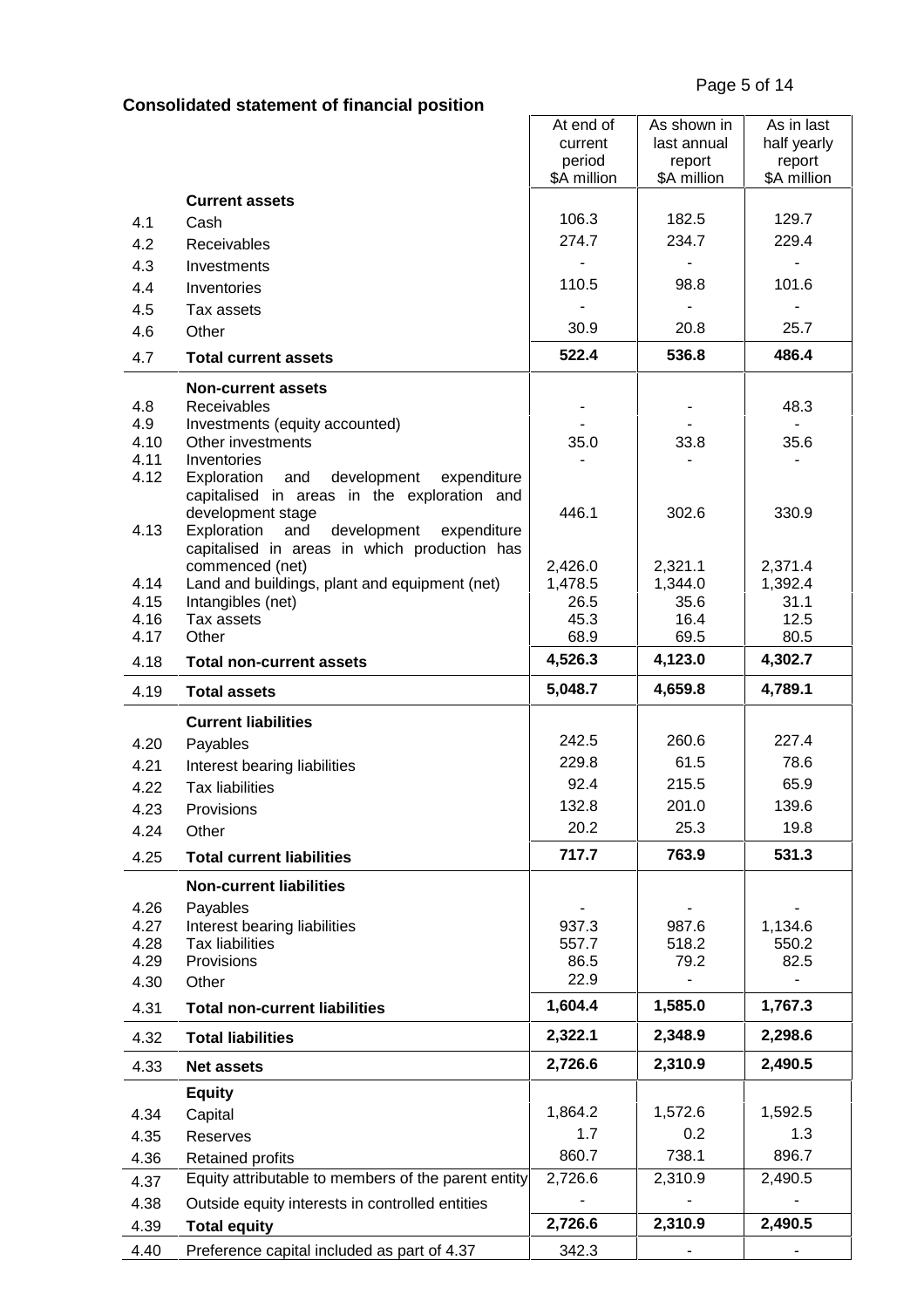### **Exploration and development expenditure capitalised in areas in the exploration and development stage**

|     |                                                                                                                             | Current period | Previous<br>corresponding<br>period |
|-----|-----------------------------------------------------------------------------------------------------------------------------|----------------|-------------------------------------|
|     |                                                                                                                             | \$A million    | \$A million                         |
| 5.1 | Opening balance                                                                                                             | 302.6          | 282.0                               |
| 5.2 | Expenditure incurred during current period:                                                                                 |                |                                     |
|     | - exploration                                                                                                               | 57.3           | 21.7                                |
|     | - development                                                                                                               | 23.8           | 11.3                                |
| 5.3 | Expenditure written off during current period                                                                               | (3.8)          | (5.0)                               |
| 5.4 | Acquisitions, disposals, revaluation increments,<br>etc.                                                                    | 82.4           | 14.7                                |
| 5.5 | Expenditure transferred to exploration<br>and<br>development in producing areas                                             | (16.2)         | (22.1)                              |
| 5.6 | the<br><b>Closing</b><br>balance<br>shown<br><b>in</b><br>as<br>consolidated statement of financial position<br>(item 4.12) | 446.1          | 302.6                               |

#### **Exploration and development expenditure capitalised in areas in which production has commenced**

|                                                                                    |                               | Previous<br>corresponding |
|------------------------------------------------------------------------------------|-------------------------------|---------------------------|
|                                                                                    | Current period<br>\$A million | period<br>\$A million     |
| Opening balance                                                                    | 2,321.1                       | 2,076.0                   |
| Expenditure incurred during current period<br>- exploration<br>- development       | 93.5<br>226.9                 | 78.4<br>175.8             |
| Expenditure transferred from exploration and<br>development in non-producing areas | 16.2                          | 22.1                      |
| Expenditure written off during current period                                      |                               | (4.7)                     |
| Acquisitions, disposals, revaluation increments,<br>etc.                           | 45.4                          | 177.9                     |
| Expenditure transferred to land and buildings,<br>plant and equipment              |                               |                           |
| Depletion                                                                          | (277.1)                       | (204.4)                   |
| Closing balance as shown in the<br>consolidated statement of financial position    |                               | 2,321.1                   |
|                                                                                    | (item 4.13)                   | 2,426.0                   |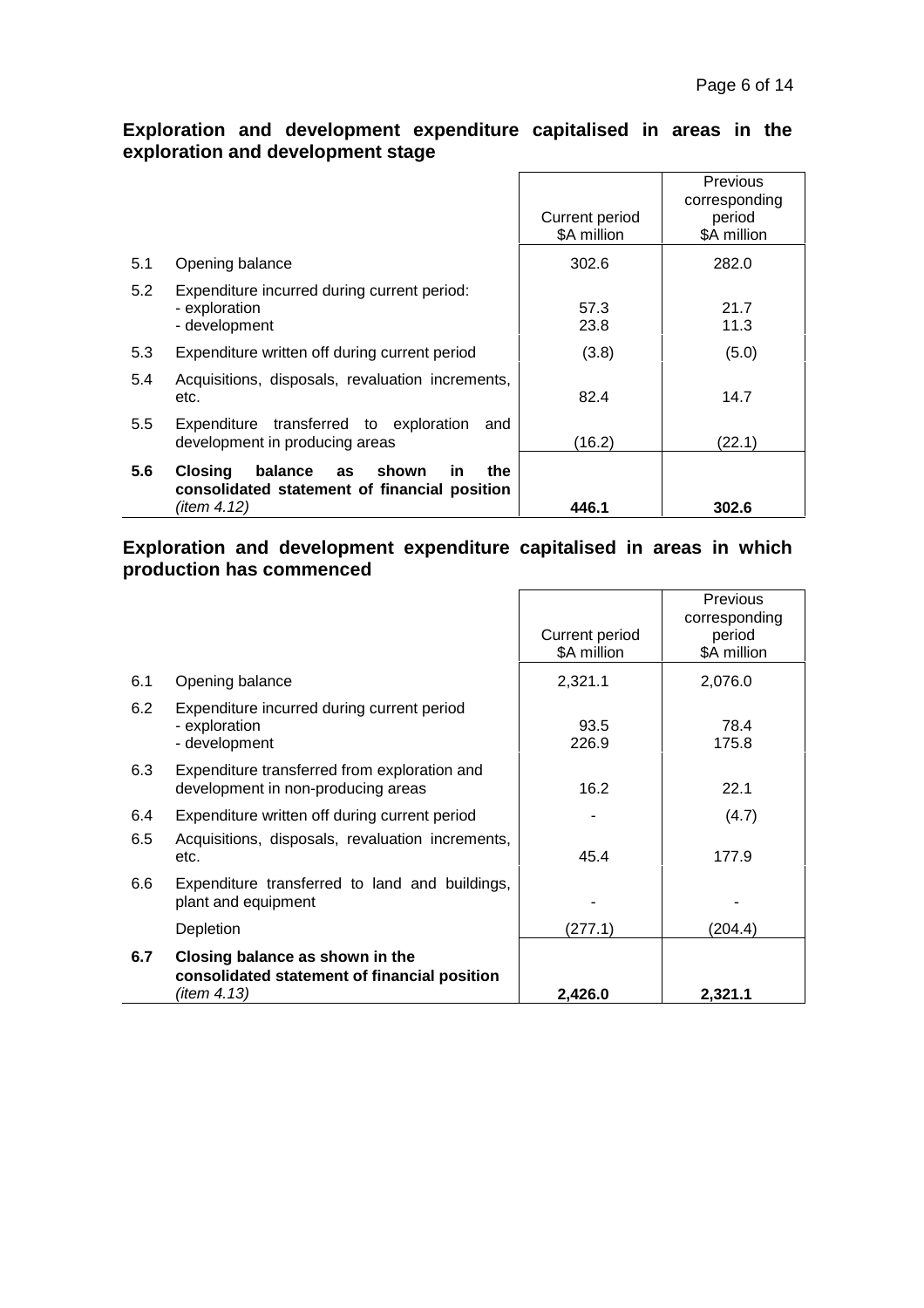## **Consolidated statement of cash flows**

|                                                              |                                                                                                                                                                                                                                                                                                                                                                                                                                                                                | Current period<br>\$A million                                                          | Previous<br>corresponding<br>period<br>\$A million                                           |
|--------------------------------------------------------------|--------------------------------------------------------------------------------------------------------------------------------------------------------------------------------------------------------------------------------------------------------------------------------------------------------------------------------------------------------------------------------------------------------------------------------------------------------------------------------|----------------------------------------------------------------------------------------|----------------------------------------------------------------------------------------------|
|                                                              |                                                                                                                                                                                                                                                                                                                                                                                                                                                                                |                                                                                        |                                                                                              |
| 7.1                                                          | Cash flows related to operating activities<br>Receipts from customers                                                                                                                                                                                                                                                                                                                                                                                                          | 1,569.2                                                                                | 1,533.8                                                                                      |
| 7.2                                                          | Payments to suppliers and employees                                                                                                                                                                                                                                                                                                                                                                                                                                            | (438.8)                                                                                | (301.3)                                                                                      |
| 7.3                                                          | Dividends received from associates                                                                                                                                                                                                                                                                                                                                                                                                                                             |                                                                                        |                                                                                              |
| 7.4                                                          | Other dividends received                                                                                                                                                                                                                                                                                                                                                                                                                                                       | 3.1                                                                                    | 1.4                                                                                          |
| 7.5                                                          | Interest and other items of similar nature<br>received                                                                                                                                                                                                                                                                                                                                                                                                                         | 11.4                                                                                   | 9.0                                                                                          |
| 7.6                                                          | Interest and other costs of finance paid                                                                                                                                                                                                                                                                                                                                                                                                                                       | (87.3)                                                                                 | (85.9)                                                                                       |
| 7.7                                                          | Income taxes paid                                                                                                                                                                                                                                                                                                                                                                                                                                                              | (294.2)                                                                                | (72.2)                                                                                       |
| 7.8                                                          | Other<br>- pipeline tariffs and other receipts<br>- overriding royalties received                                                                                                                                                                                                                                                                                                                                                                                              | 29.6<br>17.4                                                                           | 17.9<br>15.0                                                                                 |
|                                                              | - royalty, excise and PRRT payments                                                                                                                                                                                                                                                                                                                                                                                                                                            | (118.3)                                                                                | (94.7)                                                                                       |
| 7.9                                                          | Net operating cash flows                                                                                                                                                                                                                                                                                                                                                                                                                                                       | 692.1                                                                                  | 1,023.0                                                                                      |
| 7.10<br>7.11<br>7.12<br>7.13<br>7.14<br>7.15<br>7.16<br>7.17 | Cash flows related to investing activities<br>Payment for<br>- exploration<br>- development<br>- land and buildings, plant and equipment<br>- acquisition of oil and gas assets<br>- other investments<br>- restoration<br>Proceeds from sale of property, plant and<br>equipment<br>Payment for purchases of equity investments<br>Proceeds from sale of equity investments<br>Loans to other entities<br>Loans repaid by other entities<br>Other<br>Net investing cash flows | (148.1)<br>(237.9)<br>(237.7)<br>(68.9)<br>(0.5)<br>(1.6)<br>22.2<br>(51.4)<br>(723.9) | (93.7)<br>(159.1)<br>(138.6)<br>(302.5)<br>(0.4)<br>(0.7)<br>11.3<br>325.5<br>0.5<br>(357.7) |
|                                                              |                                                                                                                                                                                                                                                                                                                                                                                                                                                                                |                                                                                        |                                                                                              |
| 7.18                                                         | Cash flows related to financing activities<br>Proceeds from issues of securities (shares,<br>options, etc.)                                                                                                                                                                                                                                                                                                                                                                    | 370.3                                                                                  | 10.0                                                                                         |
| 7.19<br>7.20<br>7.21                                         | Proceeds from borrowings<br>Repayment of borrowings<br>Dividends paid                                                                                                                                                                                                                                                                                                                                                                                                          | 81.1<br>(246.0)                                                                        | (411.9)<br>(182.1)                                                                           |
| 7.22                                                         | Other<br>- Off market buy-back of ordinary shares                                                                                                                                                                                                                                                                                                                                                                                                                              | (250.0)                                                                                |                                                                                              |
| 7.23                                                         | Net financing cash flows                                                                                                                                                                                                                                                                                                                                                                                                                                                       | (44.6)                                                                                 | (584.0)                                                                                      |
| 7.24<br>7.25<br>7.26                                         | Net increase (decrease) in cash held<br>Cash at beginning of period<br>Exchange rate adjustments to item 7.25.                                                                                                                                                                                                                                                                                                                                                                 | (76.4)<br>182.5<br>0.2                                                                 | 81.3<br>97.9<br>3.3                                                                          |
| 7.27                                                         | Cash at end of period                                                                                                                                                                                                                                                                                                                                                                                                                                                          | 106.3                                                                                  | 182.5                                                                                        |

## **Non-cash financing and investing activities**

4,524,568 ordinary shares were issued at \$6.17 as part of consideration for the purchase of a controlled entity.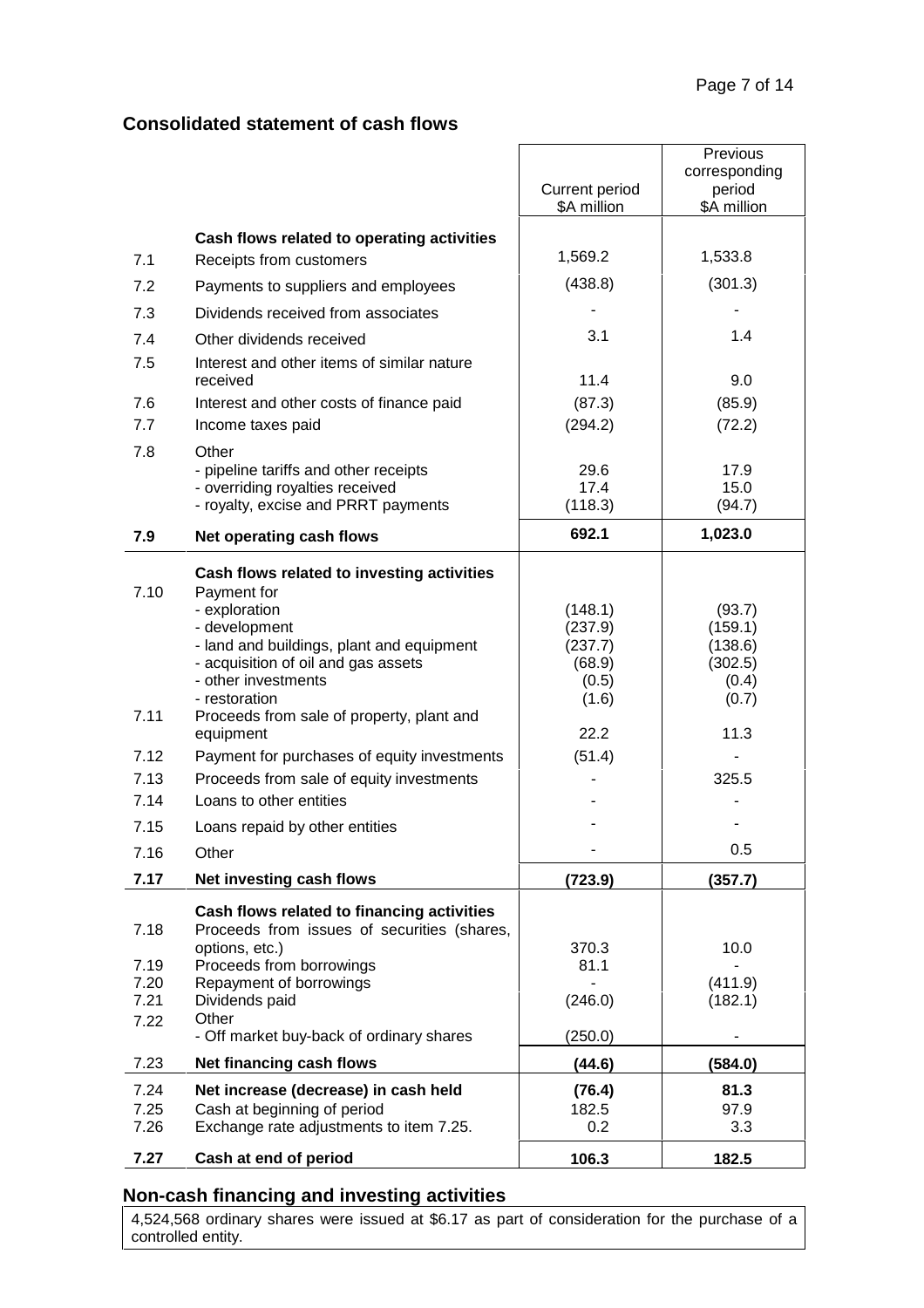## **Reconciliation of cash**

| Reconciliation of cash at the end of the period (as<br>shown in the consolidated statement of cash flows) to<br>the related items in the accounts is as follows. |                                         | Current period<br>\$A million | Previous<br>Corresponding<br>period<br>\$A million |
|------------------------------------------------------------------------------------------------------------------------------------------------------------------|-----------------------------------------|-------------------------------|----------------------------------------------------|
| 8.1                                                                                                                                                              | Cash on hand and at bank                | 106.3                         | 182.5                                              |
| 8.2                                                                                                                                                              | Deposits at call                        |                               |                                                    |
| 8.3                                                                                                                                                              | Bank overdraft                          |                               |                                                    |
| 8.4                                                                                                                                                              | Other                                   |                               |                                                    |
| 8.5                                                                                                                                                              | Total cash at end of period (item 7.27) | 106.3                         | 182.5                                              |

## **Ratios**

|     |                                                                                                                                                                                                 | Current period | Previous<br>corresponding<br>Period |
|-----|-------------------------------------------------------------------------------------------------------------------------------------------------------------------------------------------------|----------------|-------------------------------------|
|     | Profit before tax / revenue                                                                                                                                                                     |                |                                     |
| 9.1 | Consolidated profit from ordinary activities<br>before tax (item 1.5) as a percentage of revenue<br>(item 1.1)                                                                                  | 40.2%          | 38.6%                               |
|     | Profit after tax / equity interests                                                                                                                                                             |                |                                     |
| 9.2 | Consolidated net profit from ordinary activities<br>after tax attributable to members (item 1.11) as a<br>percentage of equity (similarly attributable) at the<br>end of the period (item 4.37) | 16.4%          | 21.1%                               |

# **Earnings per security (EPS)**

|      |     |                                                                                                                         | Current period | Previous<br>corresponding<br>period |
|------|-----|-------------------------------------------------------------------------------------------------------------------------|----------------|-------------------------------------|
| 10.1 | (a) | Calculation of the following in accordance with<br>AASB 1027: Earnings per Share<br><b>Basic EPS</b>                    | 72.8¢          | 80.0 <sub>c</sub>                   |
|      | (b) | <b>Diluted EPS</b>                                                                                                      | N/A            | N/A                                 |
|      | (C) | Weighted average number of ordinary<br>shares outstanding during the period used<br>in the calculation of the Basic EPS | 612.4 million  | 608.3 million                       |

# **NTA backing**

|      |                                                  | Current period | <b>Previous</b><br>corresponding |
|------|--------------------------------------------------|----------------|----------------------------------|
|      |                                                  |                | period                           |
| 11.1 | Net tangible asset backing per ordinary security | N/A            | N/A                              |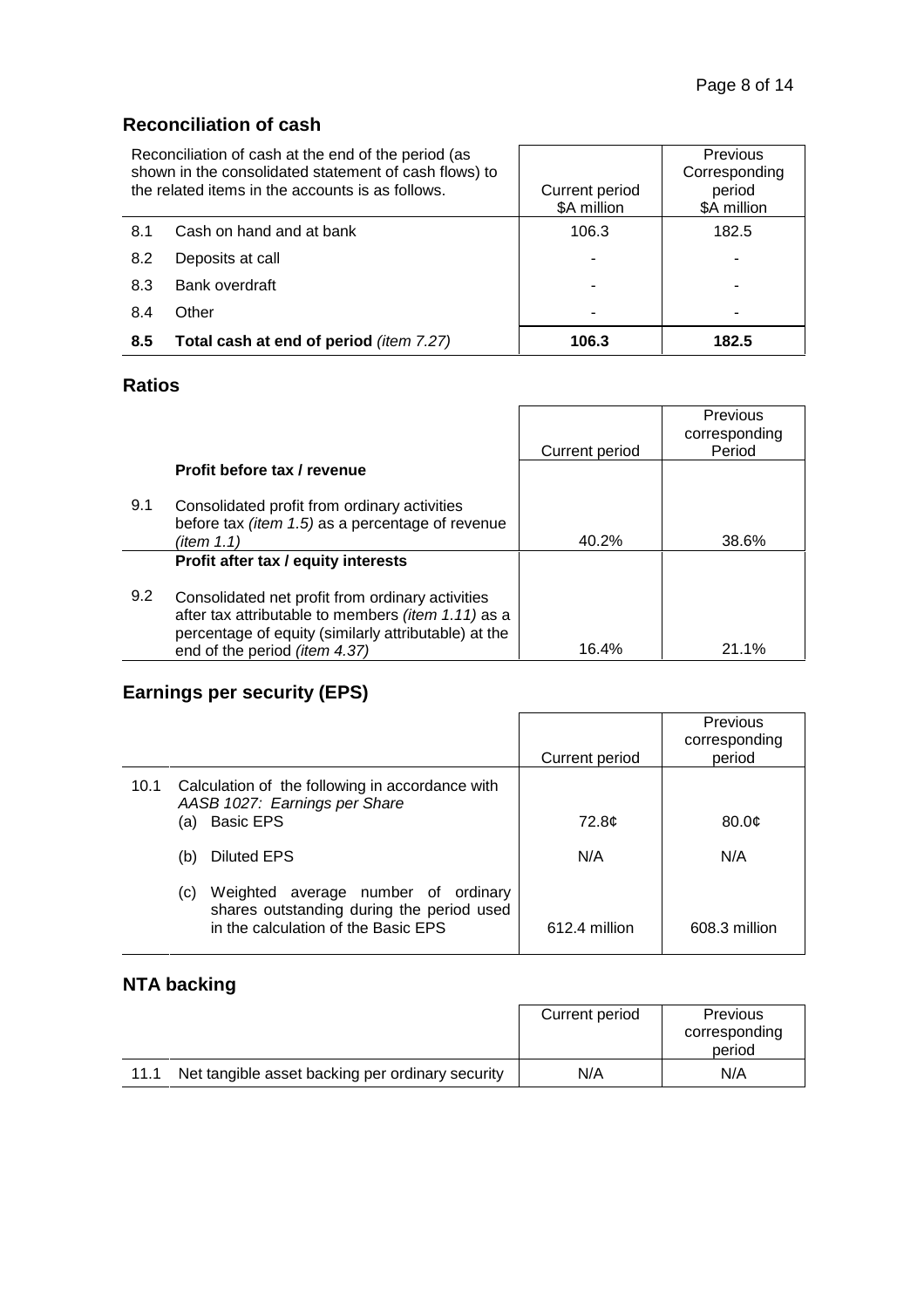### **Discontinuing Operations**

12.1 Discontinuing operations

None

### **Control gained over entities having material effect**

13.1 Name of entity (or group of entities) and the settlement of the settlement of the settlement of the settlement of the settlement of the set \$A million 13.2 Consolidated profit from ordinary activities and extraordinary items after tax of the entity (or group of entities) since the date in the current period on which control was acquired N/A 13.3 Date from which such profit has been calculated N/A 13.4 Profit from ordinary activities and extraordinary items after tax of the entity (or group of entities) for the whole of the previous corresponding period  $N/A$ 

### **Loss of control of entities having material effect**

14.1 Name of entity (or group of entities)

| N/A |  |  |
|-----|--|--|
|     |  |  |

- 14.2 Consolidated profit from ordinary activities and extraordinary items after tax of the entity (or group of entities) for the current period to the date of loss of control N/A
- 14.3 Date to which the profit in item 14.2 has been calculated N/A
- 14.4 Consolidated profit from ordinary activities and extraordinary items after tax of the entity (or group of entities) while controlled during the whole of the previous corresponding period N/A
- 14.5 Contribution to consolidated profit from ordinary activities and extraordinary items from sale of interest leading to loss of control networks are all the N/A

| <b>Dividends</b> |  |
|------------------|--|

- 15.1 Date the dividend is payable 2 April 2002
- 15.2 Record date to determine entitlements to the dividend (ie, on the basis of registrable transfers received by 5.00 pm if securities are not CHESS approved, or security holding balances established by 5.00 pm or such later time permitted by SCH Business Rules if securities are CHESS approved) 8 March 2002





15.3 If it is a final dividend, has it been declared? The Contract Law Mess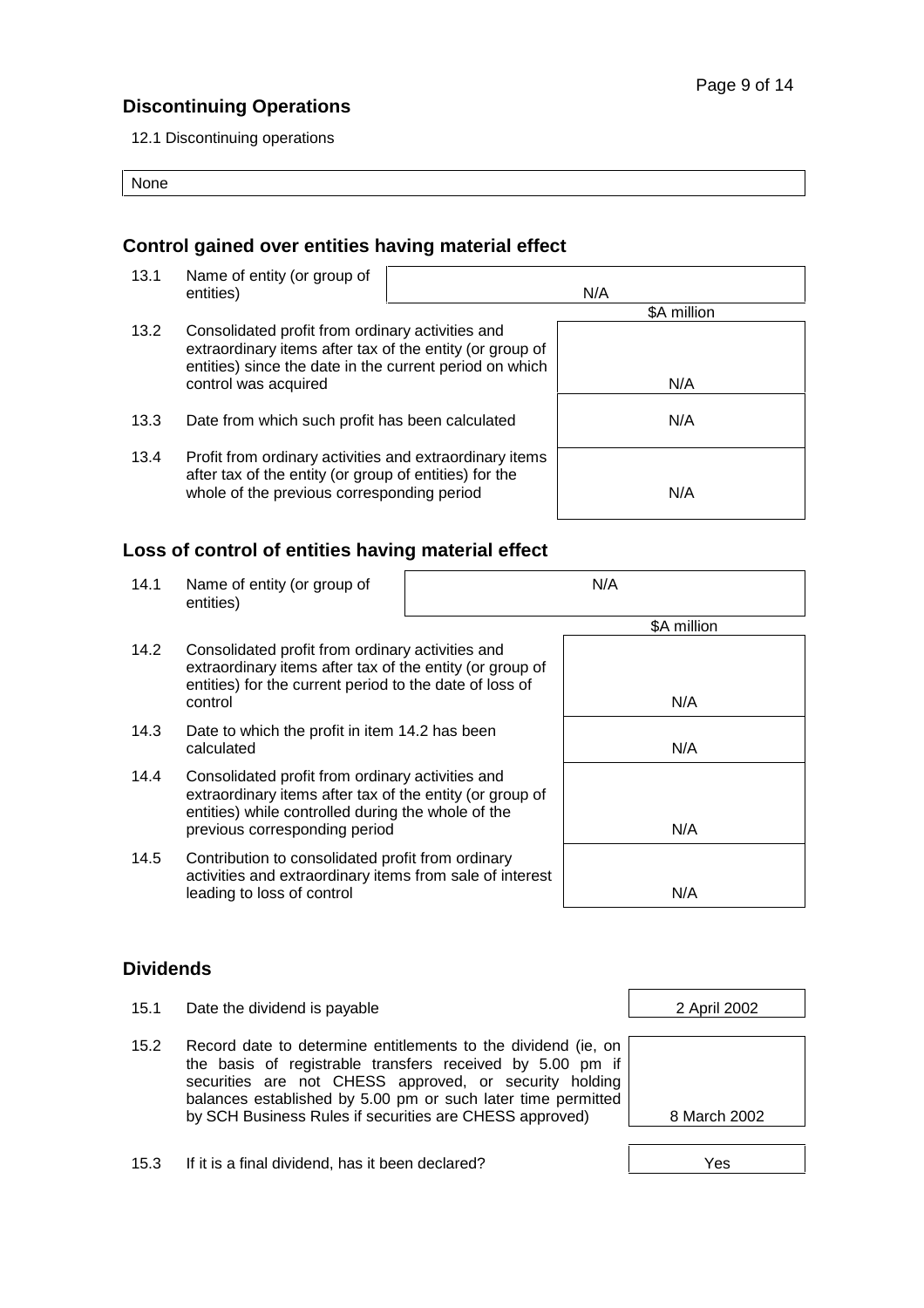### **Amount per security**

|      | <b>Dividends</b>               |                        | Amount per<br>security | Franked<br>amount per<br>security at<br>30% tax | Franked<br>amount per<br>security at<br>34% tax | Amount per<br>security of<br>foreign<br>source<br>dividend |
|------|--------------------------------|------------------------|------------------------|-------------------------------------------------|-------------------------------------------------|------------------------------------------------------------|
|      |                                |                        |                        |                                                 |                                                 |                                                            |
| 15.4 | Final dividend:                | Current year total     | 15.0¢                  | 15.0¢                                           | N/A                                             | Nil                                                        |
|      | Final dividend:                | Previous year ordinary | 15.0¢                  | N/A                                             | 15.0¢                                           | Nil                                                        |
|      |                                | Previous year special  | 10.0C                  | N/A                                             | 10.0¢                                           | Nil                                                        |
| 15.5 |                                | Previous year total    | $25.0$ ¢               | N/A                                             | 25.0¢                                           | Nil                                                        |
| 15.6 | Interim dividend: Current year |                        | 15.0¢                  | 15.0¢                                           | N/A                                             | Nil                                                        |
| 15.7 |                                | Previous year          | 15.0¢                  | N/A                                             | 15.0¢                                           | Nil                                                        |

### **Total dividend per security (interim** *plus* **final)**

Ordinary securities - ordinary dividend Ordinary securities - special dividend

| Current year      | Previous year |
|-------------------|---------------|
| 30.0<br>-¢        | 30.0<br>10.0  |
| 30.0 <sub>¢</sub> | 40.0¢         |
|                   | N/A           |

15.8 Ordinary securities - total

15.9 Preference securities

#### **Preliminary final report - final dividend on all securities**

|       |                                                                                   | Current period<br>\$A million | Previous<br>corresponding<br>period<br>\$A million |
|-------|-----------------------------------------------------------------------------------|-------------------------------|----------------------------------------------------|
|       | Ordinary securities - ordinary dividend<br>Ordinary securities - special dividend | 179.9                         | 91.7<br>61.2                                       |
| 15.10 | Ordinary securities - total                                                       | 179.9                         | 152.9                                              |
| 15.11 | Preference securities                                                             |                               |                                                    |
| 15.12 | Other equity securities                                                           |                               |                                                    |
| 15.13 | Total                                                                             | 179.9                         | 152.9                                              |

The dividend or distribution plans shown below are in operation.

The Santos Dividend Reinvestment Plan has been suspended until further notice.

The last date(s) for receipt of election notices for the dividend or distribution plans N/A

Any other disclosures in relation to dividends

None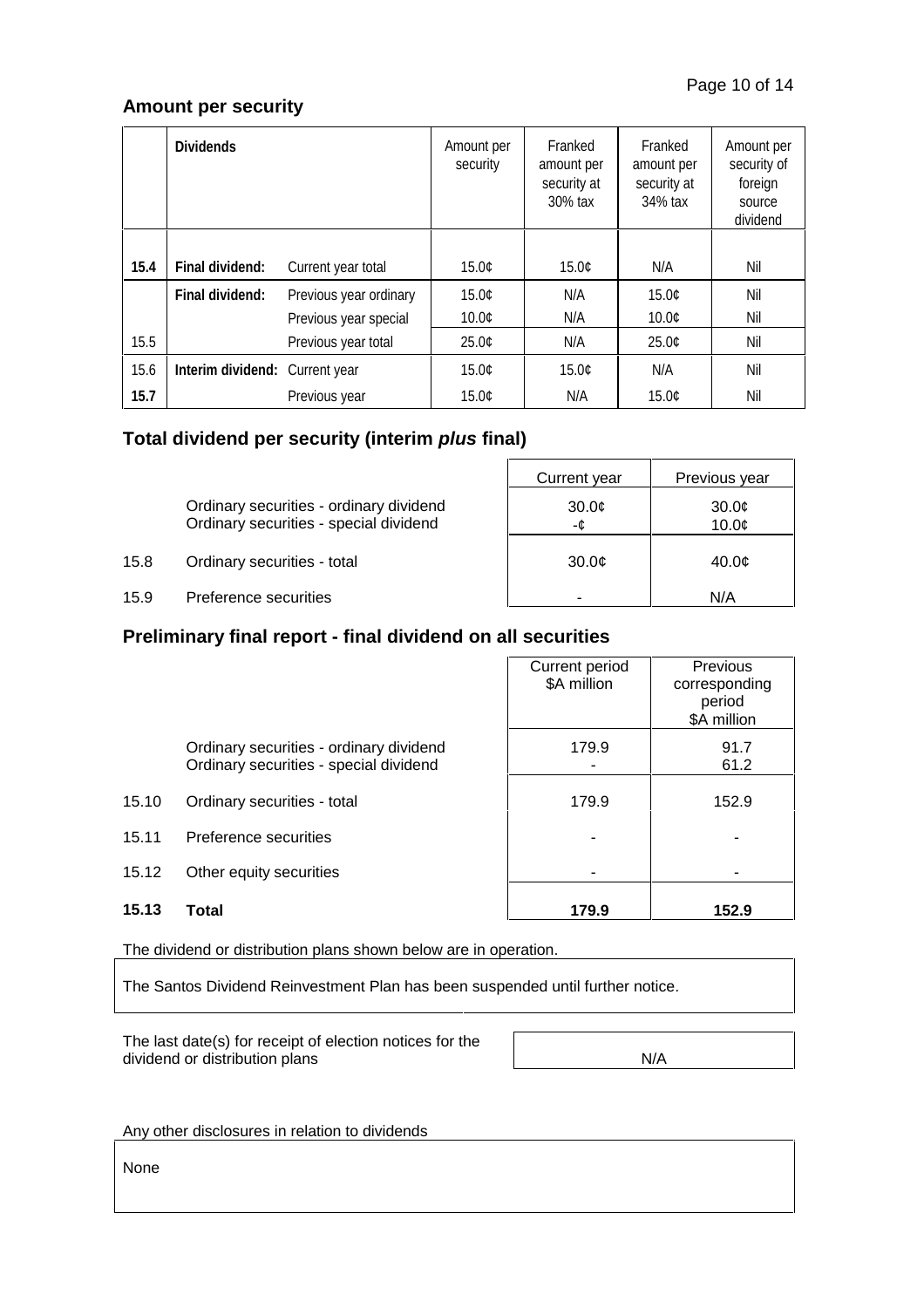# **Details of aggregate share of losses of associates and joint venture entities**

|      | Group's share of associates' and joint<br>venture entities':  | Current period | <b>Previous</b><br>corresponding<br>period |
|------|---------------------------------------------------------------|----------------|--------------------------------------------|
|      |                                                               | \$A million    | \$A million                                |
| 16.1 | Loss from ordinary activities before tax                      |                | (24.7)                                     |
| 16.2 | Income tax benefit on ordinary activities                     |                | 6.0                                        |
| 16.3 | Loss from ordinary activities after tax                       |                | (18.7)                                     |
| 16.4 | Extraordinary items net of tax                                |                |                                            |
| 16.5 | Net loss                                                      |                | (18.7)                                     |
| 16.6 | Adjustments                                                   |                |                                            |
| 16.7 | Share of net loss of associates and joint<br>venture entities |                | (18.7)                                     |

## **Material interests in entities which are not controlled entities**

| <b>Name of entity</b>                                                       |  | Percentage of ownership<br>interest held at end of period<br>or date of disposal |                                     | Contribution to net profit<br>item 1.9) |                                                    |
|-----------------------------------------------------------------------------|--|----------------------------------------------------------------------------------|-------------------------------------|-----------------------------------------|----------------------------------------------------|
| <b>Equity accounted</b><br>17.1<br>associates and joint<br>venture entities |  | Current<br>Period                                                                | Previous<br>corresponding<br>period | Current<br>period<br>\$A million        | Previous<br>corresponding<br>period<br>\$A million |
| <b>QCT Resources Limited</b>                                                |  | N/A                                                                              | 36.4                                |                                         | (18.7)                                             |
| 17.2 Total                                                                  |  |                                                                                  |                                     |                                         | (18.7)                                             |
| 17.3 Other material interests                                               |  |                                                                                  |                                     |                                         |                                                    |
| 17.4 Total                                                                  |  |                                                                                  |                                     |                                         | (18.7)                                             |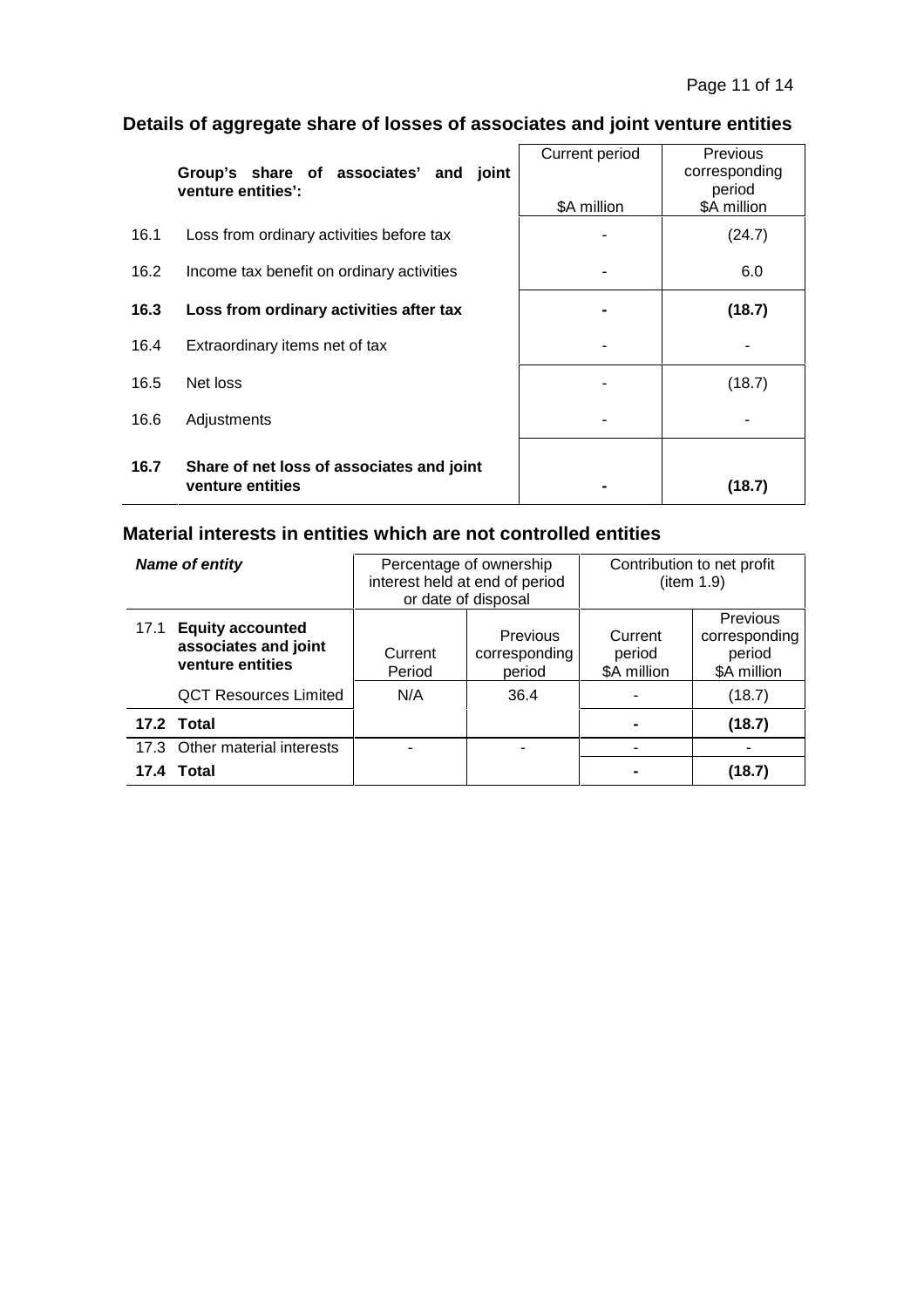## **Issued and quoted securities at end of current period**

|       | <b>Category of securities</b>                                                      | Total<br>number                                                                              | Number<br>quoted                                                 | Issue price<br>per security<br>\$                            | Amount<br>paid up per<br>security<br>\$                                                                      |
|-------|------------------------------------------------------------------------------------|----------------------------------------------------------------------------------------------|------------------------------------------------------------------|--------------------------------------------------------------|--------------------------------------------------------------------------------------------------------------|
| 18.1  | <b>Preference securities</b>                                                       | 3,500,000                                                                                    | 3,500,000                                                        | 100.00                                                       | 100.00                                                                                                       |
| 18.2  | Changes during current period<br>(a) Increases through issues                      | 3,500,000                                                                                    | 3,500,000                                                        | 100.00                                                       | 100.00                                                                                                       |
|       | (b) Decreases through returns of<br>capital, buybacks, redemptions                 |                                                                                              |                                                                  | N/A                                                          | N/A                                                                                                          |
| 18.3  | <b>Ordinary securities</b><br>Ordinary shares<br>Ordinary shares - Executive Share | 578,797,345                                                                                  | 578,732,245                                                      | N/A                                                          | N/A                                                                                                          |
|       | Plan                                                                               | 489,250                                                                                      |                                                                  | $\star$                                                      | 0.01                                                                                                         |
| 18.4  | Changes during current period<br>(a) Increases through issues                      | 221,832<br>37,800<br>27,300<br>4,524,568                                                     | 221,832<br>4,524,568                                             | 6.31<br>6.55<br>5.99<br>6.17                                 | 6.31<br>6.55<br>5.99<br>6.17                                                                                 |
|       | (b) Decreases through returns of<br>capital, buybacks                              | 40,518,558                                                                                   | 40,518,558                                                       | N/A                                                          | N/A                                                                                                          |
|       | (c) Converted from Santos<br><b>Executive Share Plan</b>                           | 182,500<br>54,500<br>2,500<br>5,000<br>82,500<br>19,500<br>2,500                             | 182,500<br>54,500<br>2,500<br>5,000<br>82,500<br>19,500<br>2,500 | 2.47<br>2.48<br>2.65<br>3.40<br>3.70<br>3.72<br>3.97         | 2.47<br>2.48<br>2.65<br>3.40<br>3.70<br>3.72<br>3.97                                                         |
|       | (d) Quotation of employee Share<br>Purchase Plan Shares                            |                                                                                              | 141,100<br>29,100                                                | 3.72<br>5.76                                                 | 3.72<br>5.76                                                                                                 |
|       | (e) Exercise of options (Santos<br>Executive Share Option Plan)                    | 1,150,000<br>450,000<br>1,850,000<br>1,100,000                                               | 1,150,000<br>450,000<br>1,850,000<br>1,100,000                   | 4.84<br>5.12<br>5.59<br>6.32                                 | 4.84<br>5.12<br>5.59<br>6.32                                                                                 |
| 18.5  | <b>Convertible debt securities</b>                                                 | Nil                                                                                          | N/A                                                              | N/A                                                          | N/A                                                                                                          |
| 18.6  | Changes during current period                                                      | Nil                                                                                          | N/A                                                              | N/A                                                          | N/A                                                                                                          |
| 18.7  | <b>Options</b><br>Santos Executive Share Option<br>Plan                            |                                                                                              |                                                                  | Exercise<br>price<br>$(\$)$                                  | Expiry<br>date                                                                                               |
|       |                                                                                    | 3,750,000<br>550,000<br>925,000<br>2,225,000<br>900,000<br>3,000,000<br>700,000<br>1,275,000 |                                                                  | 6.32<br>5.59<br>4.84<br>5.12<br>3.92<br>5.83<br>6.69<br>6.52 | 24/07/2002<br>30/04/2003<br>15/06/2003<br>14/06/2004<br>17/04/2005<br>25/08/2010<br>05/06/2006<br>18/10/2006 |
| 18.8  | Issued during current period                                                       | 700,000<br>1,275,000                                                                         | N/A<br>N/A                                                       | 6.69<br>6.52                                                 | 05/06/2006<br>18/10/2006                                                                                     |
| 18.9  | Exercised during current period                                                    | 1,100,000<br>1,850,000<br>1,150,000<br>450,000<br>50,000                                     | 1,100,000<br>1,850,000<br>1,150,000<br>450,000<br>N/A            | 6.32<br>5.59<br>4.84<br>5.12<br>5.12                         | 24/07/2002<br>30/04/2003<br>15/06/2003<br>14/06/2004<br>14/06/2004                                           |
| 18.10 | Expired during current period                                                      |                                                                                              |                                                                  |                                                              |                                                                                                              |
| 18.11 | <b>Debentures</b>                                                                  | Nil                                                                                          | N/A                                                              |                                                              |                                                                                                              |
| 18.12 | <b>Unsecured notes</b>                                                             | Nil                                                                                          | N/A                                                              |                                                              |                                                                                                              |

\* Balance to be called up is not quantified and will depend upon the event giving rise to the call.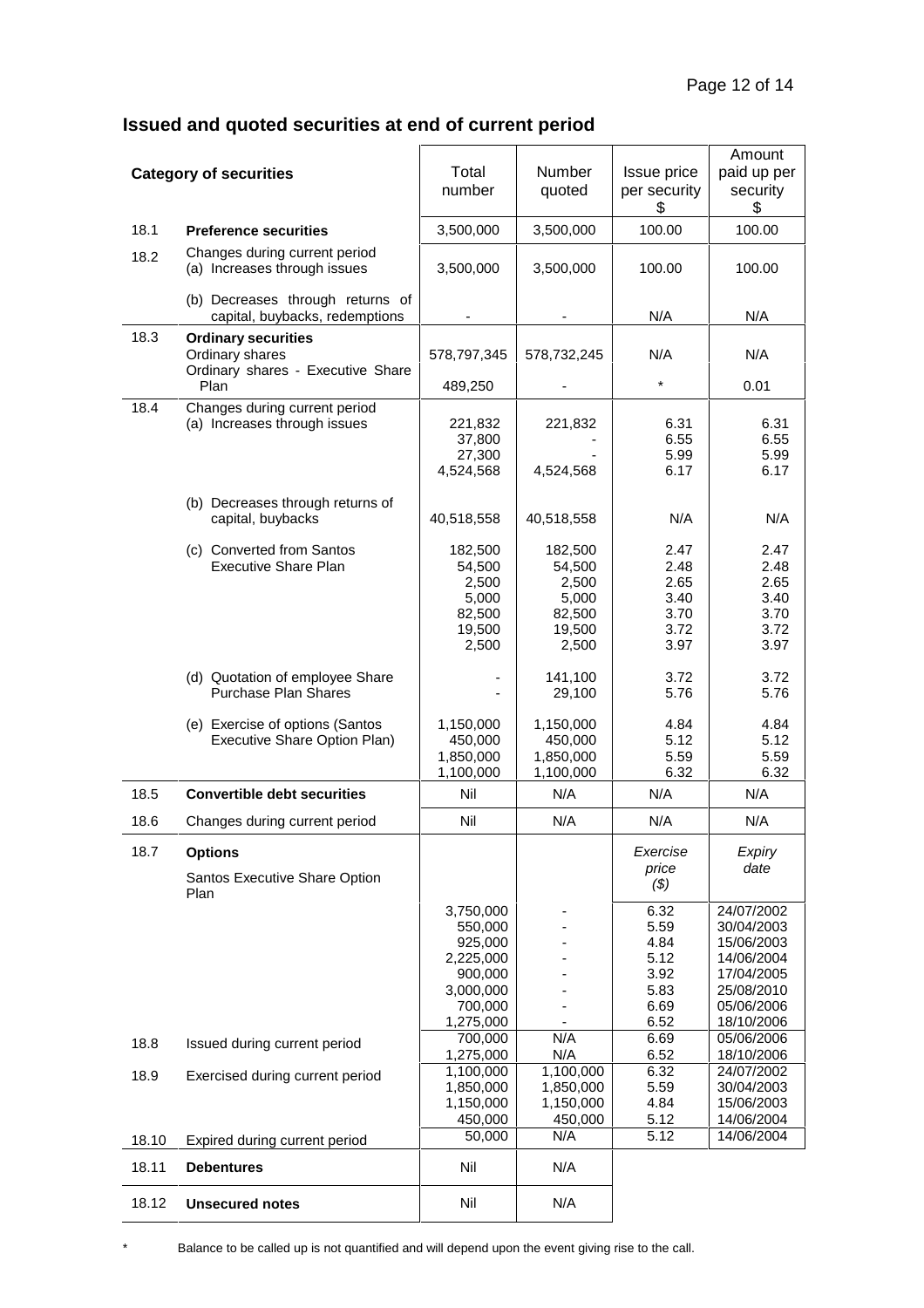#### **Segment reporting**

Santos Ltd and its controlled entities operate predominantly in one industry, namely exploration, development, production, transportation and marketing of hydrocarbons and in one geographical segment, namely Australia. Operations are also conducted in Indonesia, Papua New Guinea and the United States but are not material to the consolidated entity's results. Revenue is derived from the sale of gas and liquid hydrocarbons and transportation of crude oil.

#### **Comments by directors**

#### **Basis of accounts preparation**

- 19.1 N/A
- 19.2 Material factors affecting the revenues and expenses of the economic entity for the current period.

Refer to attached commentary

19.3 A description of each event since the end of the current period which has had a material effect and is not related to matters already reported with financial effect quantified (if possible).

Refer to attached commentary

#### 19.4 Franking credits available and prospects for paying fully or partly franked dividends for at least the next year.

Balance of franking account credits at 30% (2000: 34%) available for future distribution of franked dividends, after adjusting for franking credits which will arise from the payment of current income tax provision at 31 December 2001 and after deducting franking credits to be used in the payment of the 2001 final dividend:

| - Consolidated Entity | \$479.6 million | (2000: \$359.6 million) |
|-----------------------|-----------------|-------------------------|
| - Santos Ltd          | \$334.4 million | (2000: \$57.4 million)  |

19.5 Changes in accounting policies since the last annual report are disclosed as follows.

None

19.6 Revisions in estimates are disclosed as follows.

None

#### 19.7 Changes in contingent liabilities or assets are disclosed as follows.

None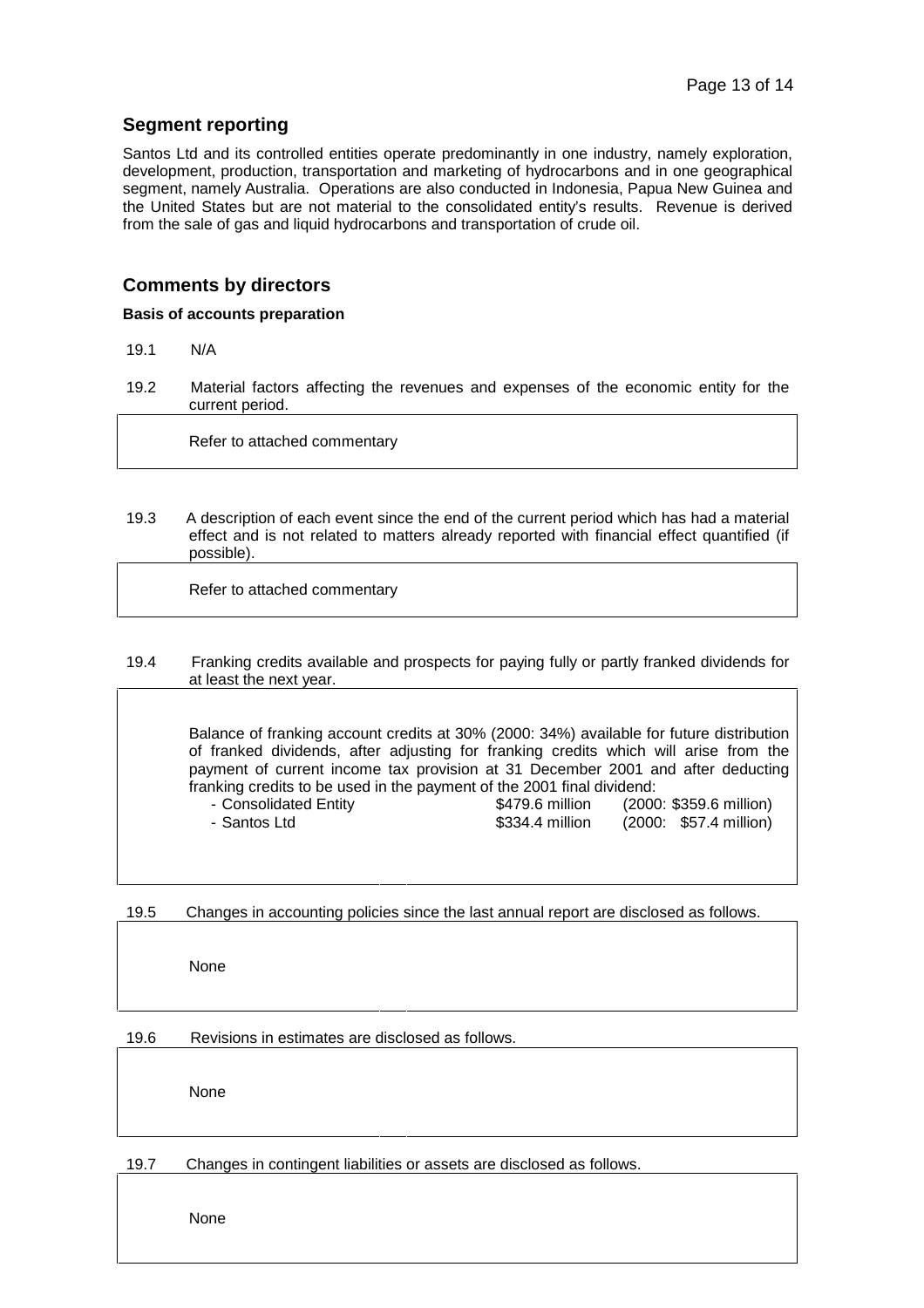### **Annual meeting**

The annual meeting will be held as follows:

Place The Auditorium at The Adelaide Town Hall Function Centre, 128 King William Street, Adelaide, South Australia

Date 16 April 2002

Time 11.00 AM

Approximate date the annual report will be

15 March 2002

### **Compliance statement**

1 This report has been prepared in accordance with AASB Standards, AASB authoritative pronouncements and Urgent Issues Group Consensus Views or other standards acceptable to ASX.

Identify other standards used

| $\mid$ Nil |  |  |  |
|------------|--|--|--|
|            |  |  |  |

- 2 This report, and the financial statements upon which the report is based (if separate), use the same accounting policies.
- 3 This report does give a true and fair view of the matters disclosed.
- 4 This report is based on financial statements to which one of the following applies.



The financial statements have been audited.



The financial statements have been subject to review.



The financial statements are in the process of being audited or subject to review.



The financial statements have *not* yet been audited or reviewed.

- 5 The auditors' report is attached.
- 6 The entity has a formally constituted audit committee.

Sign here: ............................................................ Date: ............................ M G Roberts Company Secretary

Phone: (08) 8218 5111